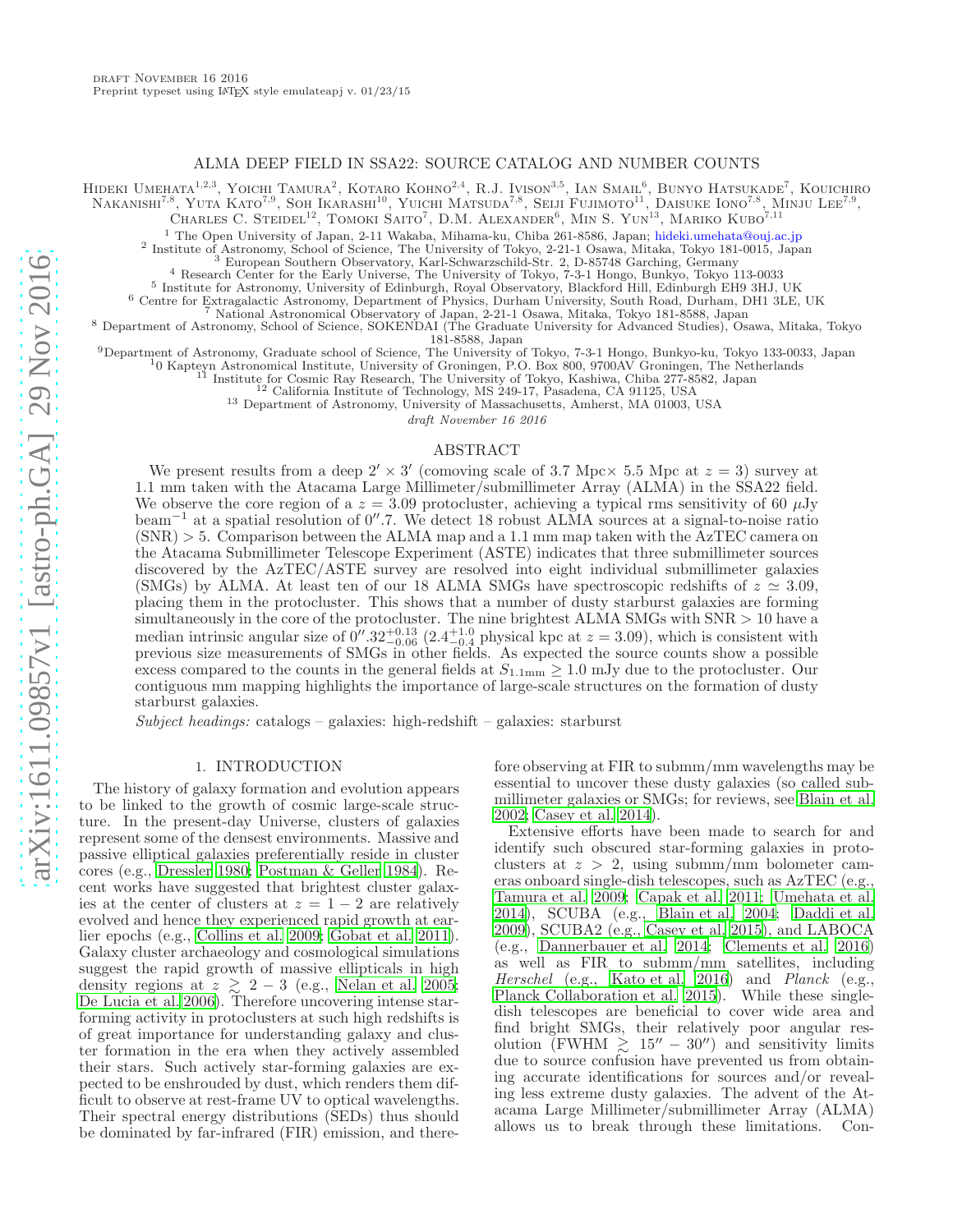tiguous ALMA mosaic imaging is able to open a window for submm/mm deep surveys with sub-arcsec resolution (e.g., [Tadaki et al. 2015](#page-14-1); [Hatsukade et al. 2016;](#page-13-14) [Dunlop et al. 2016;](#page-13-15) [Aravena et al. 2016;](#page-12-2) [Walter et al.](#page-15-1)  $2016$  $2016$  $2016$ ).

We utilized ALMA to conduct a deep imaging survey toward a well-studied protocluster at  $z = 3.09$  in the SSA22 field. The protocluster was originally discovered as a redshift spike of Lyman-break galaxies (LBGs) and Ly $\alpha$  emitters (LAEs) by [Steidel et al. \(1998\)](#page-14-2), [\(2000](#page-14-3)) and was proposed as an ancestor of present-day clusters such as Coma. A remarkable LAE density peak (∼6 times the average surface density) spreading over tens of comoving Mpc has been found among a huge filamentary structure (> 100 comoving Mpc) traced by LAEs [\(Steidel et al. 2000;](#page-14-3) [Hayashino et al. 2004;](#page-13-16) [Matsuda et al. 2005;](#page-13-17) [Yamada et al. 2012\)](#page-15-2). Distant red galaxies (DRGs) and K-band selected galaxies are found to be more abundant in the core of the protocluster than the field, which supports the elevated formation of massive galaxies there [\(Uchimoto et al. 2012;](#page-15-3) [Kubo et al. 2013](#page-13-18); [2015\)](#page-13-19). In the SSA22 field, a number of submm/mm surveys have been conducted (e.g., [Geach et al. 2005,](#page-13-20) [2014;](#page-13-21) [Scott et al. 2006;](#page-13-22) [Tamura et al.](#page-14-0) [2009;](#page-14-0) [Umehata et al. 2014](#page-15-0)). [Tamura et al. \(2009](#page-14-0)) discovered a statistical correlation between 15 bright 1.1 mm sources detected by AzTEC and  $z \sim 3.09$  LAEs and suggested that SMGs preferentially formed within the cosmic structure. [Umehata et al. \(2014\)](#page-15-0) performed counterpart identification of AzTEC sources using radio and near-to-mid infrared data and derived optical to near-infrared photometric redshifts  $(z_{phot})$ , which supported the trend found in [Tamura et al. \(2009\)](#page-14-0) and led to the conclusion that a significant fraction of the AzTEC sources are concentrated in the center of the protocluster.

On the basis of our ALMA survey, in [Umehata et al.](#page-15-4) [\(2015\)](#page-15-4) we reported the discovery of a concentration of dusty starbursts and X-ray AGNs at a center of the protocluster, and suggested that the large-scale environment plays a key role in the formation of these rare and active populations (see also [Alexander et al. 2016](#page-12-3)). Here we present the full catalog of the ALMA SMGs and the comprehensive results in terms of mm properties unveiled by ALMA. Our survey design and observations are described in §2. We present the procedures for source extraction and catalog selection in §3. We compare the ALMA survey with the previous AzTEC survey and derive properties of the sources including source counts in §4. We conclude with a summary in §5. We will report the result of a line search in our survey in Hayatsu et al. (in preparation). Throughout the paper, we adopt a cosmology with  $\Omega_{\rm m} = 0.3, \Omega_{\Lambda} = 0.7$ , and  $H_0 = 70$  km s<sup>-1</sup>  $\rm Mpc^{-1}.$ 

# 2. THE ALMA DATA

<span id="page-1-0"></span><sup>1</sup> In order to distinguish the submm/mm sources discovered by single-dish telescopes and the galaxies individually observed by interferometers clearly, we utilize the word, SMGs, to indicate the latter – the galaxies individually identified at submm/mm wavelengths – in this paper. We consider all sources discovered by our ALMA survey as SMGs. As we will show, the individual ALMA SMGs have infrared luminosities comparable with ULIRGs for most cases. The sources discovered by single-dish surveys are simply called "sources" (e.g., AzTEC sources).

# 2.1. Field Selection

We observed a  $2' \times 3'$  rectangular field and peripheral regions centered at  $\alpha = 22^{\mathrm{h}}17^{\mathrm{m}}34^{\mathrm{s}}.0, \ \delta = +00^{\circ}17'00''$ (J2000) at 1.1 mm, using ALMA Band 6 in cycle 2 (Program ID. 2013.1.00162.S, PI. H. Umehata). Hereafter we name this field "ADF22", which is an acronym of "ALMA deep field in the SSA22 field". ADF22 is located at the very center of the cosmic large-scale structure (or "Cosmic Web") at  $z \sim 3$ . As illustrated in Fig. [1,](#page-2-0) this area is close to the projected density peak of  $z = 3.09$  LAE candidates selected by Subaru/Suprimecam observations with a narrow-band filter (NB497) [\(Hayashino et al. 2004](#page-13-16)). Previous works have unveiled not only the projected density distribution but the density structure in three-dimensions [\(Matsuda et al. 2005](#page-13-17)). When we only focus on spectroscopically confirmed  $z =$ 3.09 LAEs and draw a three-dimensional map, ADF22 coincides with the junction of a comoving 50 Mpc-scale filamentary structure [\(Umehata et al. 2015](#page-15-4)). This means that ADF22 covers a node of the cosmic large-scale structure and provides a unique opportunity to examine galaxy formation in such a dense field at this early epoch.

Another important feature is that ADF22 contains a significant numbers of the most active populations of galaxies which are suggested to preferentially reside in dense environments, including SMGs, QSOs, and Lyman alpha blobs (LABs). There are three 1.1 mm sources discovered by the AzTEC/ASTE survey [\(Tamura et al. 2009](#page-14-0); [Umehata et al. 2014\)](#page-15-0). Prior to the present work, one of the three sources, SSA22- AzTEC77 (or SMM J221735+001537), had been proposed as a secure member of the  $z = 3.09$  structure [\(Greve et al. 2005;](#page-13-23) [Chapman et al. 2005;](#page-13-24) [Bothwell et al.](#page-12-4) [2013\)](#page-12-4) and the other two sources had been also suggested to be at  $z \sim 3.09$  [\(Tamura et al. 2010](#page-14-4); [Uchimoto et al.](#page-15-3) [2012;](#page-15-3) [Umehata et al. 2014](#page-15-0)). One QSO at  $z = 3.09$  dis-covered by [Steidel et al. \(1998](#page-14-2)) and two  $z \sim 3.09$  LABs listed in [Matsuda et al. \(2004\)](#page-13-25) are also located within ADF22 (see also Fig. [1\)](#page-2-0). ADF22 is thus an excellent region for probing dusty star-formation activity in a wide variety of galaxies at the core of the protocluster.

## 2.2. Observations

We chose the central observing frequency of 263 GHz (1.14 mm), which is similar to that of our previous AzTEC/ASTE survey, 270 GHz, and allows direct comparison with the flux densities of sources from our AzTEC/ASTE and ALMA surveys. Since the size of primary beam of band 6 is larger than that of band 7, the frequency set-up is also beneficial to reduce the number of pointings compared to higher frequency. In order to cover a  $2' \times 3'$  rectangular field contiguously, we utilized a 103-field mosaic. The spacing between adjacent pointings was 0.72 times the primary beam (FWHM 23′′ at 263 GHz), which was a compromise between the homogeneity of sensitivity and the observing time required to cover as wide an area as possible.

Observations were divided into two campaigns (2014 and 2015 runs), as summarized in Table 1. The first run was conducted on 2014 June 6–10 with 33–36 available 12 m antennas in the C34-4 configuration (longest baseline 650 m) and very good 1.1 mm weather conditions (pre-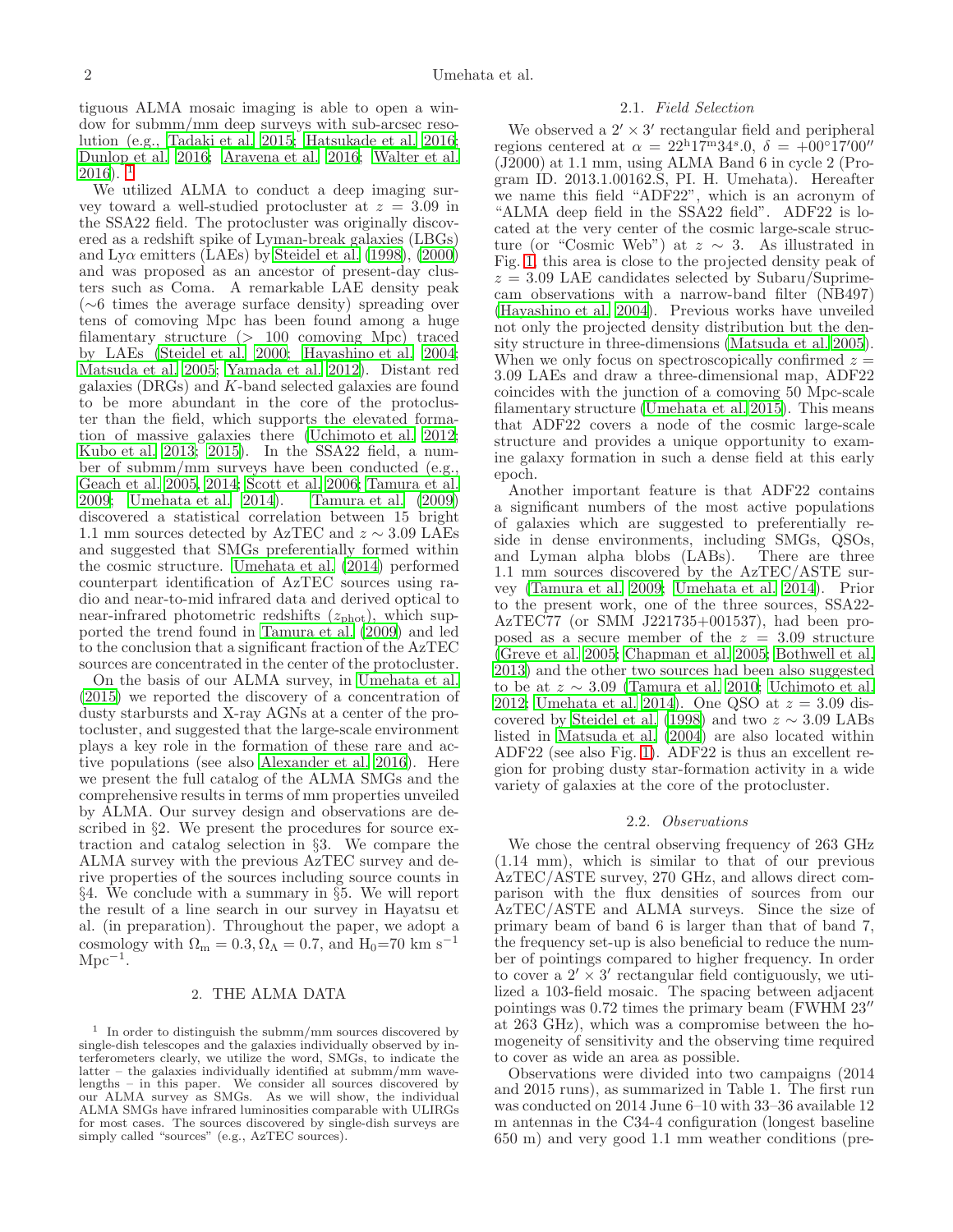

<span id="page-2-0"></span>FIG. 1.— The location of the observed area (named as ADF22) on the  $z = 3.09$  LAE candidate density map [\(Hayashino et al. 2004](#page-13-16)). The orange line shows the area we mapped with ALMA to a limit corresponding to 50% sensitivity of the final mosaic map (same as Fig. [3\)](#page-4-0). The gray scales show the surface number density of LAE candidates at  $z \sim 3.09$  and the contours represent the smoothed LAE density of 0.3, 0.5, 0.7, and 0.9 in units of arcmin<sup>-2</sup>, which outlines the  $z = 3.1$  protocluste mm sources discovered by the AzTEC/ASTE survey ( $\geq 3.5\sigma$ ; [Umehata et al. 2014](#page-15-0)). Their diameters are 30 arcsec, which is equivalent to the angular resolution of the AzTEC map. The green squares show the  $z \sim 3.09$  LAB positions [\(Matsuda et al. 2004](#page-13-25)) and the cyan cross indicates a  $z = 3.09$  QSO [\(Steidel et al. 1998](#page-14-2)). ADF22 is located at close to the LAE density peak and contains three submm sources, two bright LABs, and one QSO.

cipitable water vapor (PWV) of 0.30–1.27 mm). The second run was done on 2015 April 4, 5, and 13 with 32–40 12m antennas in C32-2 (longest baseline 349 m) and good conditions (PWV of 0.9–1.9 mm). The exposure time per pointing was 30 sec for each scheduling block (SB). These observations resulted in initial onsource time of 2–4.5 min per pointing (depending on the individual pointing) and a total on-source time of 386 min. We utilized the Time Division Modes (TDM) correlator, with  $4 \times 128$  dual polarization channels over the full 8 GHz bandwidth, giving an effective bandwidth of 7.5 GHz after flagging edge channels. The correlator was set up to target two spectral windows of 1.875 GHz bandwidth each at 15.6 MHz ( $\sim 20 \text{ km s}^{-1}$ ) channel spacing in each sideband. The central frequencies of the four spectral windows are 254.0, 256.0, 270.0, and 272.0 GHz. We note that this frequency range enables us to search for the <sup>12</sup>CO(9-8) line ( $\nu_{\text{rest}}$  =1036.912 GHz) at  $z \sim 3.09$ (we actually found one CO(9-8) emitter as we describe below. Details will be presented in Hayatsu et al., in preparation.).

The quasar  $J2148+0657$  with a flux 1.2 Jy was observed regularly for amplitude and phase calibration. The absolute flux scale was set using J2148+0657 (for the 2014 run) and Uranus and Neptune (for the 2015 run). We estimate that the absolute flux accuracy is within 20%. This uncertainty in the absolute flux calibration is not included in the following analyses and discussions.

#### 2.3. Data Reduction and Imaging

Data reduction was performed using the Common Astronomy Software Application (casa; [McMullin et al.](#page-13-26)  $(2007)^2$  $(2007)^2$  $(2007)^2$  $(2007)^2$ . The calibration and imaging was performed using casa version 4.2.2 of the ALMA pipeline and casa version 4.5.0, respectively. Our analysis is complicated by the fact that our observations were carried out with multiple array configurations. Our observations are composed of nine SBs as summarized in Table 1. Since each SB has a different antenna setup, the resulting synthesized beam sizes differ among SBs. There are broadly two array configurations; the maximum baseline lengths of SB6–SB9 (taken in 2015) are systematically shorter than SB1–SB5 (taken in 2014). Because of the difference in the observed area in 2014 and 2015, the western edge fields (fields 81–103 in the right panel of Fig. [2\)](#page-3-0) lack longer baseline data and have lower sensitivity (Table 1).

Considering this situation, we first created a  $1''$ tapered map for the entire field (i.e., fields 1–103), which enables us to achieve nearly uniform angular resolution across the map. This larger synthesized beam is more sensitive to extended sources but suffers from an increased noise level. As we show in the maps of individual sources (Fig. [6\)](#page-6-0) and measured sizes of bright sources (Table 3), the resulting angular resolution,  $\approx 1''$ , seems to be sufficient to detect the majority of sources in this field. We also discuss the possibility that we are missing very extended components in §4.1.1.

<span id="page-2-1"></span> $^2$ http://casa.nrao.edu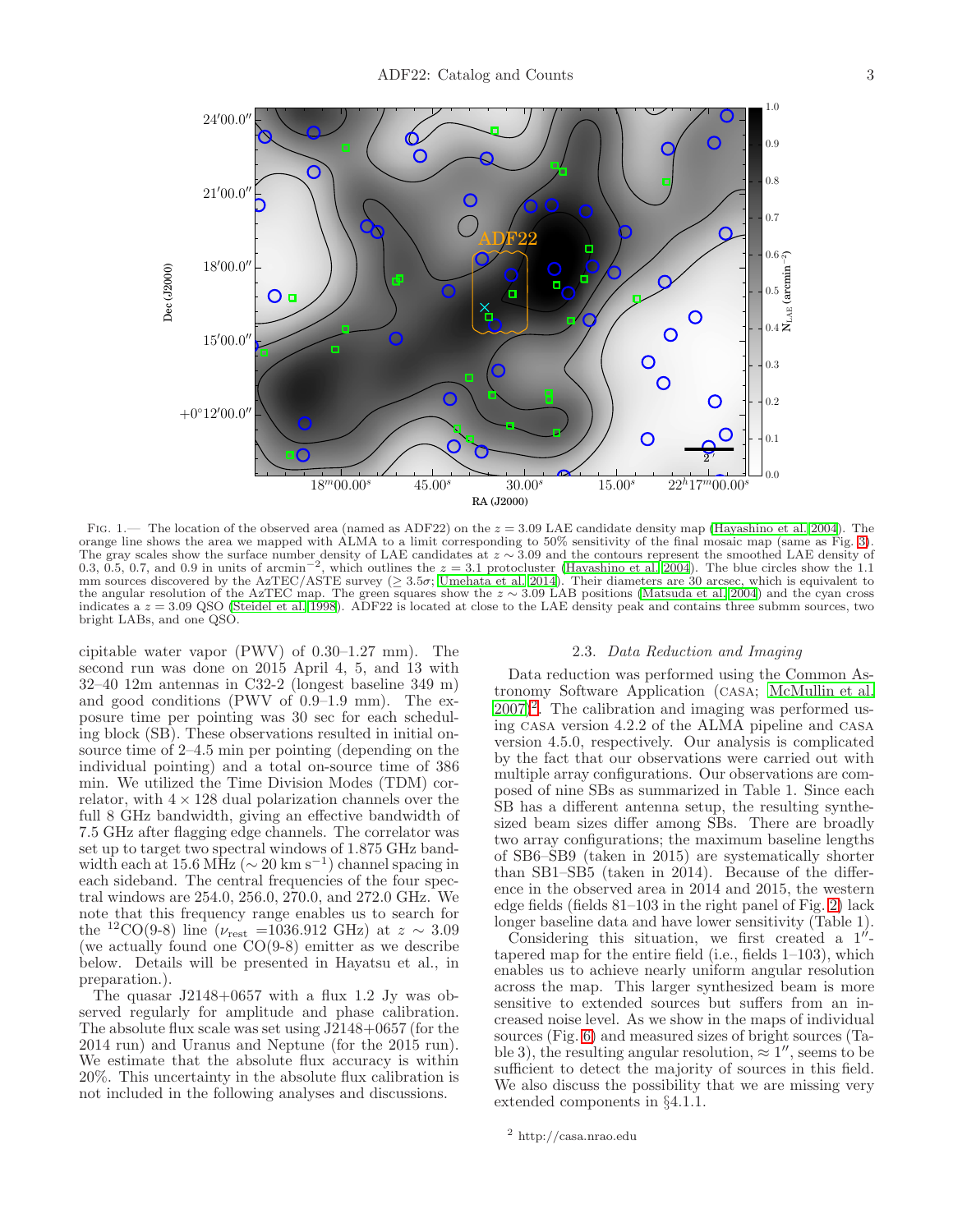TABLE 1 Summary of ADF22 Observations

| $SB^a$                                                                                                                                           | Date                                                                                                                                    | Antennas <sup>b</sup>                              | Baseline <sup>c</sup>                                                                                                                                          | $\text{Fields}^d$                                                                                            | Synthesized beam <sup>e</sup>                                                                                                                                                                                                                                                                                                                      | Flux calibrator                                                                                                    |
|--------------------------------------------------------------------------------------------------------------------------------------------------|-----------------------------------------------------------------------------------------------------------------------------------------|----------------------------------------------------|----------------------------------------------------------------------------------------------------------------------------------------------------------------|--------------------------------------------------------------------------------------------------------------|----------------------------------------------------------------------------------------------------------------------------------------------------------------------------------------------------------------------------------------------------------------------------------------------------------------------------------------------------|--------------------------------------------------------------------------------------------------------------------|
| SB <sub>1</sub><br>SB2<br>SB <sub>3</sub><br>S <sub>B</sub> 4<br>SB <sub>5</sub><br>SB <sub>6</sub><br>SB7<br>SB <sub>8</sub><br>SB <sub>9</sub> | 2014 Jun 06<br>2014 Jun 07<br>2014 Jun 07<br>2014 Jun 09<br>2014 Jun 10<br>2015 Apr 04<br>2015 Apr 04<br>$2015$ Apr $05$<br>2015 Apr 13 | 36<br>34<br>34<br>34<br>34<br>33<br>33<br>35<br>40 | $20 m - 650 m$<br>$20 m - 646 m$<br>$20 m - 646 m$<br>$20 m - 646 m$<br>$20 m - 646 m$<br>$15 m - 328 m$<br>$15 m - 328 m$<br>$15 m - 328 m$<br>$15 m - 349 m$ | $1 - 80$<br>$1 - 40$<br>$1 - 80$<br>$1 - 80$<br>$1 - 80$<br>$1 - 103$<br>$1 - 103$<br>$1 - 103$<br>$1 - 103$ | $0.59'' \times 0.46''$ (-37.5 deg)<br>$0.50'' \times 0.45''$ (+18.6 deg)<br>$0.56'' \times 0.47''$ (-59.6 deg)<br>$0.61'' \times 0.46''$ (+63.7 deg)<br>$0.57'' \times 0.48''$ (-64.9 deg)<br>$1.18'' \times 0.87''$ (-88.6 deg)<br>$1.39'' \times 0.81''$ (-70.1 deg)<br>$1.30'' \times 0.90''$ (-72.3 deg)<br>$1.67'' \times 1.11''$ (+73.9 deg) | $J2148+069$<br>$J2148+069$<br>$J2148+069$<br>$J2148+069$<br>$J2148+069$<br>Neptune<br>Neptune<br>Uranus<br>Neptune |

NOTE.  $-$  <sup>a</sup> Scheduling block;  $^b$  Number of utilized 12 m antennas;  $^c$  Minimum and maximum baseline;  $^d$  Field ID of each pointing (see Fig. [2\)](#page-3-0);  $e$  Synthesized beam size of the map in the case of natural weighting



<span id="page-3-0"></span>Fig. 2.— (left) Our ALMA 1.1 mm "FULL/LORES" map of ADF22, corrected for primary beam response. The solid black contour shows the border at which the flux attenuation is 50%. Source extraction was conducted within the 50% coverage area. We also mark the 5σ source positions with identifications (IDs). (right) The "flux" map of ADF22 created by casa, which shows the response function of flux attenuation within the area. White contours shows the 50% attenuation as in the left figure. Since the ADF22 consists of observations from 103 discrete fields, we denote them as shown in the figure (fields 1–103). The "DEEP/HIRES" map is also created using only 80 pointings (fields 1–80; see §2.3.). Each circle show an individual field of view, corresponding to a single pointing  $(d = 23'')$ . For both maps, the outer contour shows the 20% coverage area.

The uv-data for individual pointings were first combined into a single uv–data set. We then Fouriertransformed the combined data to create a single "dirty" map with natural weighting, by setting the imager mode to "mosaic" and adopting the taper parameter, outerta $per = 120 \text{ k}\lambda$ . After we measured the rms noise level across the whole dirty map, we repeated the clean process down to 1.5 $\sigma$ , putting a tight clean box  $(1'' \times 1'')$  in size) around each  $5\sigma$  source (in a manner similar to that reported by [Hodge et al. 2013b\)](#page-13-27). The resulting synthe-

sized beam is  $1.'′16 \times 1.'′02$  in size (P.A. =  $-80$  deg). We denote this map as the FULL/LORES map.

We created another complementary map. Since the five SBs, SB1 – SB5, have the longer baseline data with baselines up to  $600 \text{ k}\lambda$ , we can achieve a better sensitivity making the best of the longer baselines. For this purpose, we created a second map for 80 pointing field (fields1– 80). We in general adopted the same procedure described above, but we did not apply any tapering to the map. The second map has a synthesized beam of  $0.^{\prime\prime}70 \times 0.^{\prime\prime}59$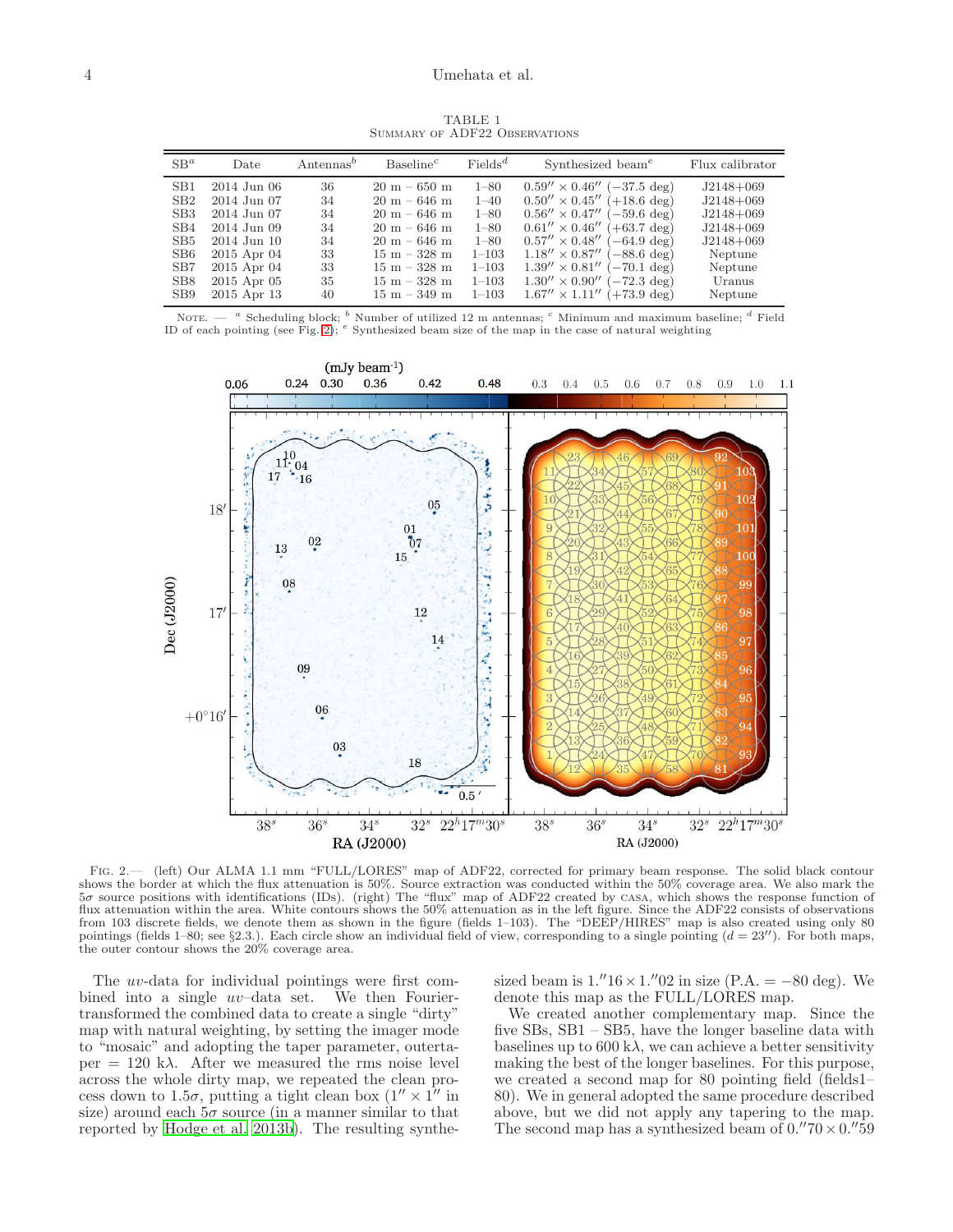

<span id="page-4-0"></span>Fig. 3.— Effective survey area of the FULL/LORES map and the DEEP/HIRES map as a function of  $1\sigma$  sensitivity. Our survey covers  $7.0$  arcmin<sup>2</sup> and  $5.8$  arcmin<sup>2</sup> in total, respectively.

 $(P.A. = -80 \text{ deg})$ . Hereafter we call it the DEEP/HIRES map. In the following analyses, we utilize primarily the FULL/LORES map. The DEEP/HIRES map is used for detecting compact faint sources (§3) and resolving bright sources (§4.2).

The final FULL/LORES map corrected for the primary beam response is shown in Fig. [2.](#page-3-0) In the following sections, we consider the effective area; the area in the map within which the primary beam coverage is greater than 50%. This results in 7.0 arcmin<sup>2</sup> area in the case of the FULL/LORES map (5.8 arcmin<sup>2</sup> for the DEEP/HIRES map). A sensitivity map was constructed utilizing an AIPS [\(Greisen 2003](#page-13-28)) task, RMSD, calculating the rms for each  $0.^{\prime\prime}1 \times 0.^{\prime\prime}1$  pixel using the surrounding  $100 \times 100$  pixels (or  $10.^{\prime\prime}0 \times 10.^{\prime\prime}0$ ) on an image prior to correcting for primary beam response. The correction results in a range of  $1\sigma$  depth of  $52 - 170 \mu Jy$  beam<sup>-1</sup> with a median value of  $75 \mu Jy$  beam<sup>-1</sup> (Fig. [3\)](#page-4-0) for the FULL/LORES map. In the case of the DEEP/HIRES map, we obtained a range of  $1\sigma$  depth from  $50 - 129 \mu Jy$ beam<sup>-1</sup> with a median value of 60  $\mu$ Jy beam<sup>-1</sup> (Fig. [3\)](#page-4-0).

#### 3. THE CATALOG

#### 3.1. Source Extraction and Characterization

Source extraction was performed using the image map and sensitivity map that were not corrected for the primary beam attenuation. First we utilized the FULL/LORES map. A source-finding algorithm, AEGEAN v1.9.5-56 [\(Hancock et al. 2012](#page-13-29)), was used to extract positive sources above  $3.5\sigma$ . In parallel, we also counted negative sources with source-like profiles above  $3.5\sigma$  during the procedure to estimate the fraction of spurious sources among the detected sources. The cumulative number counts of positive and negative sources as a function of signal-to-noise ratio (SNR) is shown in Fig. [4.](#page-4-1) We found 17 positive sources with  $> 5\sigma$  and 28 sources with  $> 4\sigma$ . There were no negative sources above  $5\sigma$ , while we found seven negative ones with 4– 4.6 $\sigma$ . The results show that the detection limit of  $5\sigma$ is secure and conservative. Gaussian statistics also sup-



<span id="page-4-1"></span>Fig. 4.— Cumulative number of positive and negative peaks as a function of signal-to-noise ratio (SNR) for the FULL/LORES map. The solid vertical line shows the detection limit  $(5\sigma)$ . There are no negative peaks above  $5\sigma$ , which suggests our adopted detection limit is conservative. The dash-dot line shows the threshold for tentative detection.

port the validity of the threshold. Since the map contains  $\approx$ 32000 beams, we would expect less than one spurious peaks above  $5\sigma$ . Therefore we adopt these 17 sources as secure detections (ADF22.1–ADF22.17; see Table 2).

We also performed the same procedures on the DEEP/HIRES map, independently. As a result, 14 sources were detected at  $> 5\sigma$ , one of which was not detected in the shallower FULL/LORES map. This source (ADF22.18; see Table 2) was added to the catalog of secure detection because there were no negative sources with  $> 5\sigma$  in the DEEP/HIRES map. Therefore in total 18 sources were detected at SNR> 5.

In the following analyses and discussion, we mostly focus on the 18 secure sources not affected by spurious features. We show a supplementary catalog of 14 sources detected tentatively in the FULL/LORES and DEEP/HIRES maps in Appendix A.

The flux densities of the detected sources were measured with the IMFIT task of CASA, using the map after correction for the primary beam attenuation. We adopt the integrated flux density as the flux density of a source unless it is lower than the peak flux density (e.g., [Simpson et al. 2015b\)](#page-14-5). The measurements of fluxes on the two maps are in good agreement with each other. The median ratio of the flux density between the FULL/LORES map and the DEEP/HIRES map is  $S^{\text{FULL}}/S^{\text{DEEP}} = 0.96^{+0.00}_{-0.02}$  for the 13 sources detected above  $5\sigma$  in both maps.

## 3.2. Completeness and Flux boosting

We performed a suite of simulations to evaluate the completeness and boosting effect on our flux measurement. We briefly describe the method below (for more detail, see [Hatsukade et al. 2016](#page-13-14)). Model sources created by scaling the synthesized beam are injected into the image map corrected for primary beam attenuation. The input position is randomly selected to be  $> 1''.0$  away from  $\geq 3\sigma$  sources. We then repeated the same procedures for the source extraction using the artificial map as described in §3.1.

The completeness is measured as the recovery rate of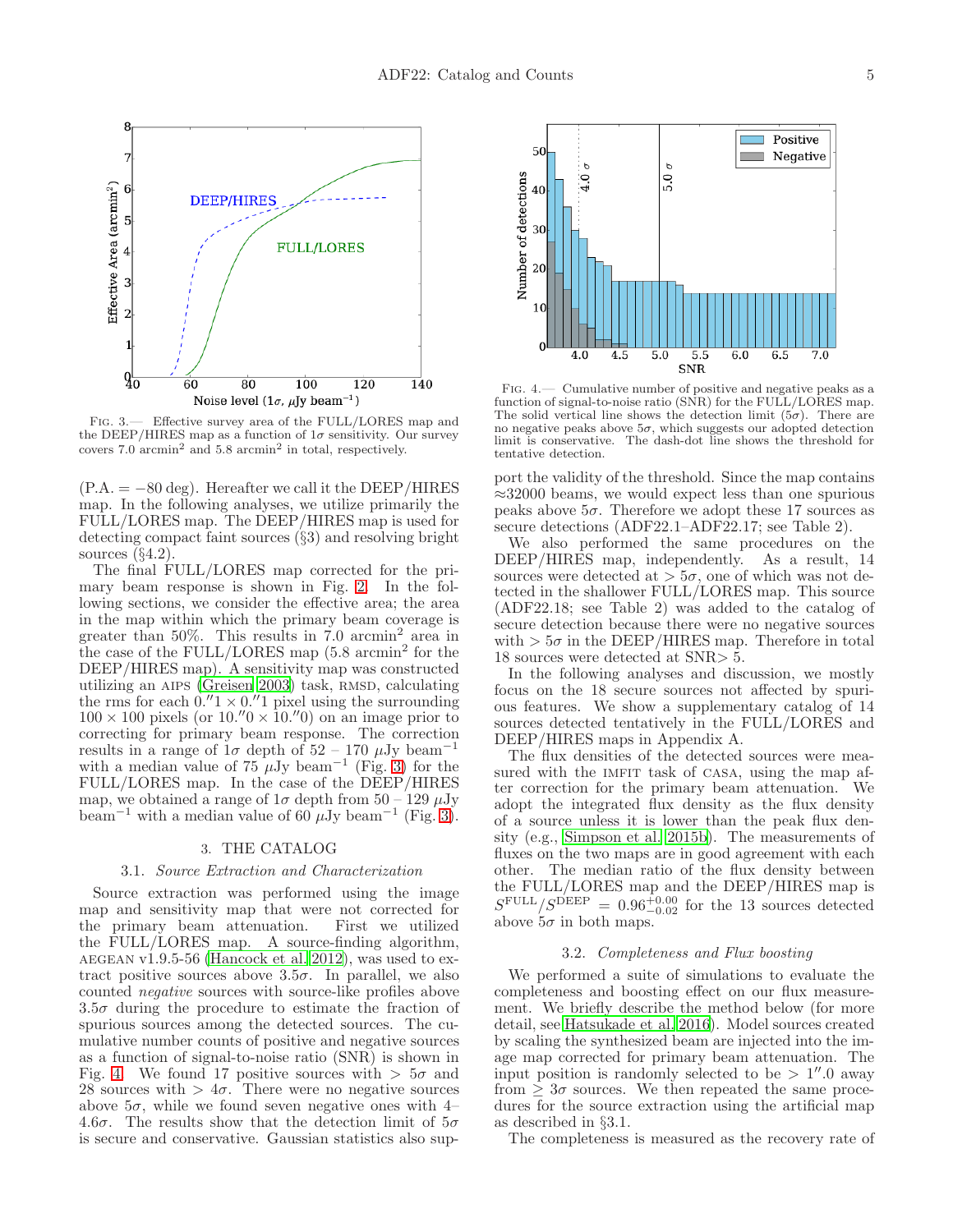

<span id="page-5-0"></span>Fig. 5.— Measured completeness and the ratio between input flux densities of embedded artificial sources and output flux densities for the FULL/LORES map. The lower horizontal axes shows input flux density, corrected for primary beam attenuation. The upper axis shows the corresponding, approximate SNR, calculated assuming the median sensitivity. The  $5\sigma$  detection limit results in  $\geq 90\%$  completeness. We do not consider the flux boosting effect, which is negligible for  $5\sigma$  sources.

the injected model sources; when an input source is detected within 1''.0 of the injected position with  $\geq 4\sigma$ , the source is considered to be recovered. Model sources with flux densities over the range  $S = 0.02{\text -}0.6$  mJy in steps of 0.02 mJy are considered and the procedures are repeated 1000 times for each flux density bin  $(\Delta S = 0.02 \text{ mJy}).$ The results are summarized in Fig. [5](#page-5-0) as a function of input flux density. The completeness of our source extraction is  $\sim$  70% at SNR=4 and rises to  $\sim$  90% at SNR=5. The completeness reaches  $\sim$ 100% at SNR $\geq$ 6.0. We consider the completeness in calculating source counts in §4.3, although it does not matter significantly for  $> 5\sigma$ sources.

In the course of the completeness measurement, we also evaluate the effect of flux boosting. It is known that the flux density of sources in a signal-to-noise limited catalog tend to be boosted as a whole due to random noise fluctuations and the shape of the source count distribution (e.g., [Hogg & Turner 1998;](#page-13-30) [Scott et al. 2002;](#page-13-31) [Coppin et al. 2006\)](#page-13-32). We plot the ratio of input and output flux density against the input flux density in Fig. [5.](#page-5-0) The results show that the effect is negligible if we consider only those sources detected at  $> 5\sigma$ . Hence we do not consider the flux boosting effect in the following discussion.

# 3.3. Source Catalog

The measured properties of the ADF22 SMGs are summarized in Table 2. The first column lists the source IDs in this paper, which are generally ranked in terms of SNR. The nine SMGs reported in [Umehata et al. \(2015](#page-15-4)) are noted in the second column. There are three AzTEC sources in our field [\(Umehata et al. 2014\)](#page-15-0). We listed the IDs and flux densities of the corresponding AzTEC source if a given ALMA SMG is located within the

AzTEC beam (FWHM;  $d = 30''$ ). We give the flux density, measured by Gaussian fitting with casa, im-FIT. We note that these measurements are from the FULL/LORES map except for ADF22.18, which was detected at  $> 5\sigma$  only in the DEEP/HIRES map.

We also report the spectroscopic redshift  $(z_{\rm spec})$ , if known. Eleven of the 18 SMGs have  $z_{\rm spec}$ , ten of which have  $z \approx 3.09$ . In addition to eight  $z \approx 3.09$  SMGs reported in [Umehata et al. \(2015\)](#page-15-4), we adopt  $z_{\rm spec}$  for three SMGs, ADF22.4, ADF22.7, and ADF22.18. The redshifts of ADF22.4 and ADF22.7 is determined from our recent ALMA observations  $(^{12}CO(9-8)$  at  $z = 3.091$ and [CII] 157.7  $\mu$ m at  $z = 3.097$ , respectively; Umehata et al., in preparation). ADF22.18 coincides with a  $z = 2.015$  radio source, RG J221732.22+001528.2, reported in [Chapman et al. \(2004a](#page-13-33)) with a small projected separation  $(0<sup>7</sup>.4)$ . We show the ALMA 1.1 mm images of the 18 SMGs in Fig. [6.](#page-6-0)

One reasonable interest regarding the ALMA source catalog is the overlap between the previously known galaxy populations and our newly discovered ALMA SMGs. Within the survey area of the FULL/LORES map (Fig. [2\)](#page-3-0), there are 19 LAEs [\(Matsuda et al.](#page-13-17) [2005;](#page-13-17) [Nestor et al. 2013;](#page-13-34) [Erb et al. 2014\)](#page-13-35), five LBGs [\(Steidel et al. 2003;](#page-14-6) [Nestor et al. 2013;](#page-13-34) [Erb et al. 2014](#page-13-35)), and ten K-band selected galaxies [\(Kubo et al. 2015](#page-13-19); [Kubo et al. 2016\)](#page-13-36) within the protocluster (i.e., with  $z_{\rm spec} = 3.06 - 3.12$ ; [Hayashino et al. 2004](#page-13-16); [Matsuda et al.](#page-13-17) [2005\)](#page-13-17). None of the ALMA SMGs (including candidates in the supplementary source catalog) have LAE/LBG counterparts, which shows that these rest-frame UV selected galaxies are clearly separated populations compared to galaxies individually detected by ALMA. In contrast, five out of ten K-band selected galaxies are securely detected by ALMA. Therefore such a relatively massive galaxy population (stellar mass,  $\gtrsim 10^{10-11} M_{\odot}$ ; [Kubo et al. 2013](#page-13-18)) selected at rest-frame optical wavelengths appears to significantly overlap with the ALMA population. This trend is broadly consistent with recent works in SXDF [\(Tadaki et al. 2015](#page-14-1)) and HUDF [\(Dunlop et al. 2016](#page-13-15); [Aravena et al. 2016\)](#page-12-2) as well as previous studies of ALMA SMGs [\(Simpson et al. 2014](#page-13-37)). We summarize the relationship to other populations in Table 6 in Appendix B.

# 4. DISCUSSION

## 4.1. Resolving the AzTEC map with ALMA

Several hundred submm/mm sources discovered by single-dish telescopes have been observed by submm/mm interferometers to date. Some appear to resolve into multiple, individual SMGs while others have a unique counterpart above a given detection limit (e.g., [Gear et al. 2000](#page-13-38); [Tacconi et al. 2006;](#page-14-7) [Younger et al.](#page-15-5) [2008;](#page-15-5) [Wang et al. 2011;](#page-15-6) [Barger et al. 2012;](#page-12-5) Smolčić et al. [2012a;](#page-14-8) [Hodge et al. 2013a](#page-13-39); [Miettinen et al. 2015](#page-13-40); [Simpson et al. 2015a\)](#page-14-9). For instance, [Barger et al. \(2012](#page-12-5)) reported that, using the SMA, three of 16 SCUBA sources are composed of multiple objects. From ALMA observations, [Hodge et al. \(2013b\)](#page-13-27) and [Simpson et al.](#page-14-9) [\(2015a\)](#page-14-9) suggested that ∼30–40 % of LABOCA or bright SCUBA2 sources (with flux densities of  $S_{870\mu m} = 4 15 \text{ mJy}$  and  $S_{850\mu\text{m}} \sim 8 - 16 \text{ mJy}$ , respectively) are resolved into multiple SMGs brighter than  $S_{870\mu\rm m} \sim 1 \text{mJy}$ ,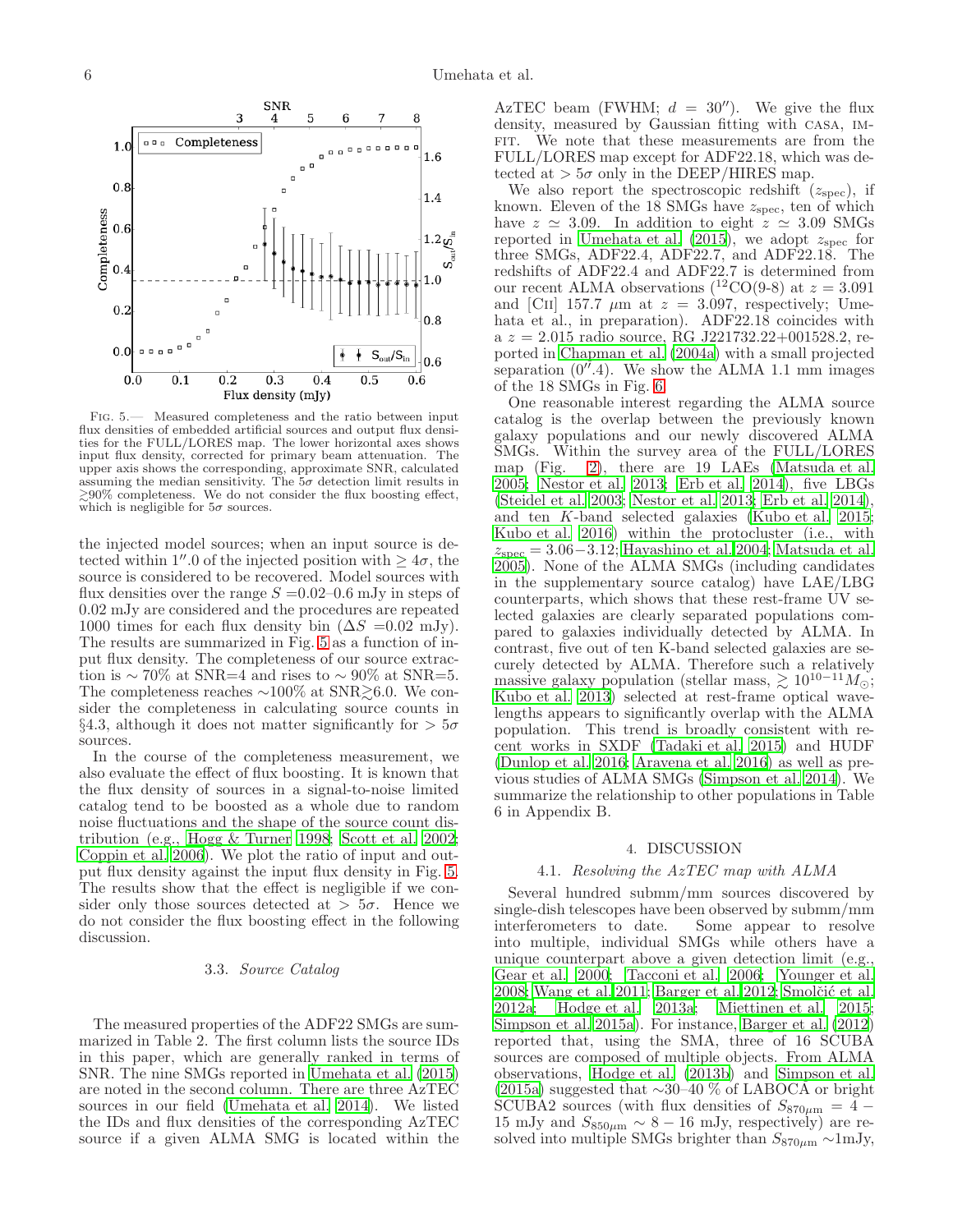TABLE 2 ADF22 Source Properties

| (1)            | (2)                     | (3)                      | (4)      | (5)                           | (6)                            | (7                    | (8)             | (9)                |
|----------------|-------------------------|--------------------------|----------|-------------------------------|--------------------------------|-----------------------|-----------------|--------------------|
| <b>ALMA ID</b> | <b>ALMA NAME</b>        | ID $(U15)$               | AzTEC ID | $S_{\rm AzTEC}$               | $\sigma$ ALMA                  | $\rm SNR_{ALMA}^{pk}$ | $S_{\rm ALMA}$  | $z_{\rm spec}$     |
|                |                         |                          | (mJy)    | (J2000)                       | $(\mu Jy$ beam <sup>-1</sup> ) |                       | (mJy)           |                    |
| $ADF22.1*$     | ALMAJ221732.41+001743.8 | ADF22a                   | AzTEC1   | $11.3^{+0.9}_{-0.7}$          | 72                             | 58.1                  | $5.60 \pm 0.13$ | $3.092^a$          |
| ADF22.2        | ALMAJ221736.11+001736.7 |                          |          |                               | 63                             | 31.8                  | $2.02 \pm 0.02$ | $\cdots$           |
| ADF22.3        | ALMAJ221735.15+001537.2 | ADF22b                   | AzTEC77  | $2.4^{+0.9}_{-0.8}$           | 66                             | 27.0                  | $1.89 \pm 0.04$ | $3.096^{d}$        |
| ADF22.4        | ALMAJ221736.96+001820.7 | $\overline{\phantom{m}}$ | AzTEC14  | $4.5^{+0.8}_{-0.8}$           | 72                             | 26.6                  | $1.95 \pm 0.05$ | $3.091^b$          |
| ADF22.5        | ALMAJ221731.48+001758.0 |                          |          |                               | 99                             | 20.3                  | $2.43 \pm 0.20$ | $\cdots$           |
| ADF22.6        | ALMAJ221735.83+001559.0 | ADF22c                   |          |                               | 69                             | 19.1                  | $1.45 \pm 0.09$ | 3.089e             |
| ADF22.7        | ALMAJ221732.20+001735.6 | ADF22i                   | AzTEC1   | $11.3^{+0.9}_{-0.7}$          | 86                             | 18.7                  | $1.65 \pm 0.07$ | 3.097c             |
| ADF22.8        | ALMAJ221737.11+001712.3 | ADF22d                   |          |                               | 77                             | 15.0                  | $1.19 \pm 0.06$ | 3.090 <sup>f</sup> |
| ADF22.9        | ALMAJ221736.54+001622.6 | ADF22e                   |          |                               | 60                             | 12.8                  | $0.82 \pm 0.08$ | $3.095^{f}$        |
| ADF22.10       | ALMAJ221737.10+001826.8 |                          | AzTEC14  | $4.5^{+0.8}$                  | 71                             | 9.8                   | $0.72 \pm 0.04$ | $\cdots$           |
| ADF22.11       | ALMAJ221737.05+001822.3 | ADF22f                   | AzTEC14  | $4.5^{+0.8}_{-0.8}$<br>$-0.8$ | 77                             | 9.5                   | $0.79 \pm 0.05$ | $3.093^{f}$        |
| ADF22.12       | ALMAJ221732.00+001655.4 | ADF22g                   |          |                               | 71                             | 8.8                   | $0.63 \pm 0.03$ | $3.091^{f}$        |
| ADF22.13       | ALMAJ221737.42+001732.4 |                          |          |                               | 81                             | 8.0                   | $0.79 \pm 0.05$ | .                  |
| ADF22.14       | ALMAJ221731.34+001639.6 |                          |          |                               | 99                             | 7.5                   | $0.98 \pm 0.13$ | $\cdots$           |
| ADF22.15       | ALMAJ221732.77+001727.5 |                          |          |                               | 79                             | 5.3                   | $0.50 \pm 0.08$ | .                  |
| ADF22.16       | ALMAJ221736.81+001818.0 | ADF22h                   | AzTEC14  | $4.5^{+0.8}$<br>$-0.8$        | 77                             | 5.3                   | $0.56 \pm 0.07$ | $3.085^{f}$        |
| ADF22.17       | ALMAJ221737.69+001814.4 |                          | AzTEC14  | $4.5^{+0.8}_{-0.8}$<br>$-0.8$ | 66                             | 5.1                   | $0.60 \pm 0.09$ | $\cdots$           |
| ADF22.18**     | ALMAJ221732.23+001527.8 |                          |          |                               | 82                             | 5.3                   | $0.44 \pm 0.05$ | 2.105 <sup>g</sup> |

NOTE.

(1) ID in this paper;

(2) Source name which represents the coordinate in the wcs system;

 $(3)$  ID defined in Umehata et al.  $(2015)$ ;

 $(4)$  ID of AzTEC source in [Umehata et al. \(2014\)](#page-15-0). We list it if an ALMA SMG is located within the 30<sup> $\prime\prime$ </sup> AzTEC beam;

(5) Flux density of AzTEC source [\(Umehata et al. 2014](#page-15-0));

(6)  $1\sigma$  sensitivity at a given source position after the primary beam correction;

(7) The signal to noise ratio, which is defined as a ratio of peak flux density over the  $1\sigma$  sensitivity;

(8) The flux density and uncertainty measured by the casa task, imfit;

(9) Spectroscopic redshift ( $z_{\rm spec}$ ) if a give source have it. Lines to be used to determine  $z_{\rm spec}$  and references are follows: a; <sup>12</sup>CO(3-2) (Yun et al. in preparation), b; <sup>12</sup>CO(9-8) (Umehata et al. in preparation; Hayatsu et al. in preparation), c; [CII] 157.7µm (Umehata et al. in preparation), d; <sup>12</sup>CO(3-2) [\(Bothwell et al. 2013](#page-12-4), see also [Greve et al. 2005](#page-13-23), Chapman e [2015,](#page-13-19) [2016\)](#page-13-36), g; Ly $\alpha$  [\(Chapman et al. 2004a](#page-13-33)).

\* This source was identified as a primary counterpart of SSA22-AzTEC1 using Submillimeter Array (SMA) in [Tamura et al. \(2010](#page-14-4)).

\*\* The properties of ADF22.18 are measured using the DEEP/HIRES map.



<span id="page-6-0"></span>FIG.  $6 -$  ALMA 1.1 mm continuum maps of 18 sources in ADF22. Each map is  $5'' \times 5''$  in size. Generally we show the DEEP/HIRES map to display the better angular resolution image. We use the FULL/LORES map only for ADF22.14, which are not covered by the DEEP/HIRES map (see Fig. [2](#page-3-0) for the source distributions and covered area of the FULL/LORES and DEEP/HIRES map). IDs are shown in the bottom in the maps and synthesized beam are displayed in the bottom left of each map. The 1.1 mm ALMA contours are in steps of 5 $\sigma$  starting at  $\pm 5\sigma$  (red, ADF22.1–ADF22.4), in steps of 3 $\sigma$  starting at  $\pm 3\sigma$  (magenta, ADF22.5–ADF22.9), and in steps of 2 $\sigma$  starting at  $\pm 3\sigma$  (orange, ADF22.10–ADF22.18).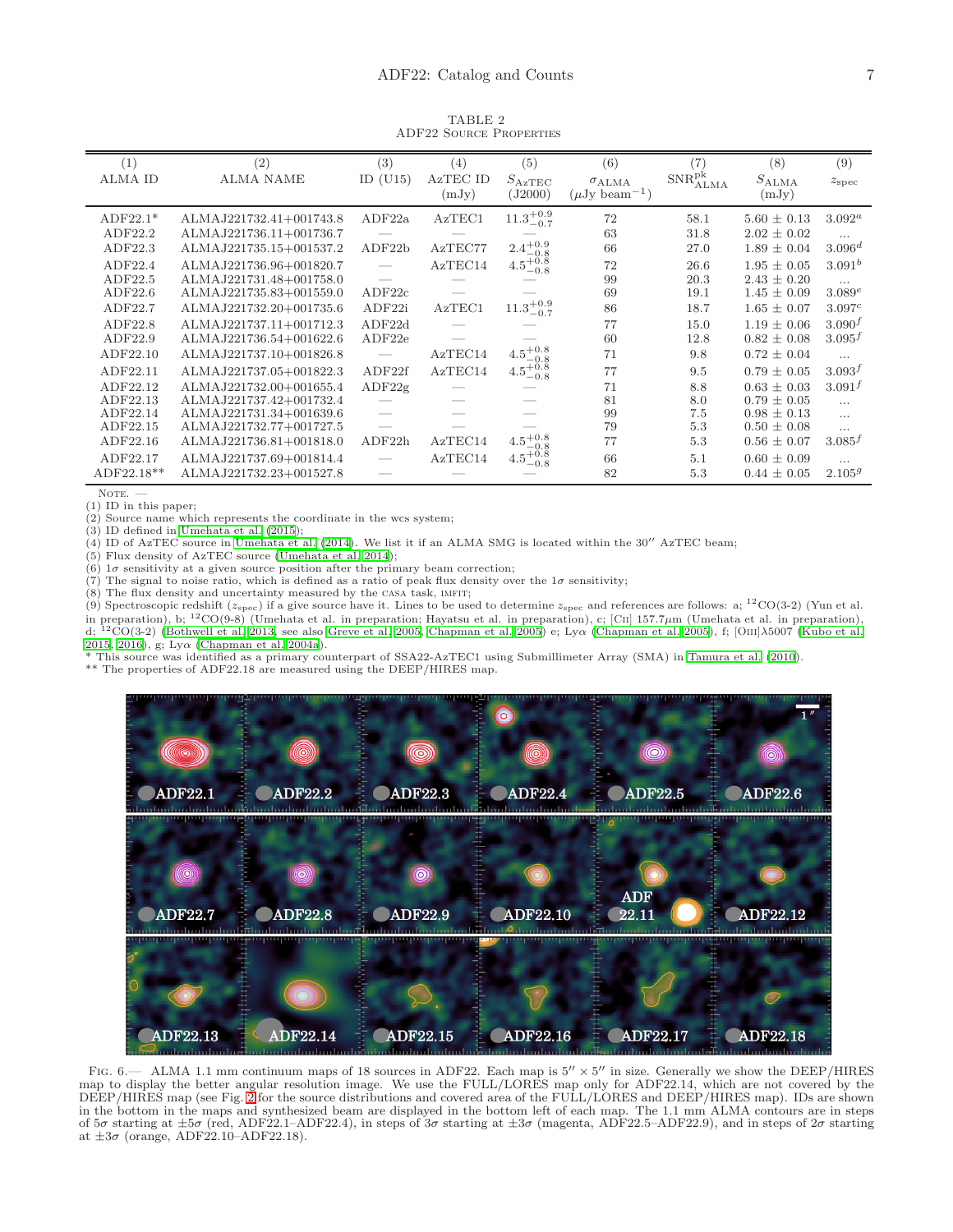

<span id="page-7-0"></span>Fig. 7.— The distributions of the ALMA SMGs and AzTEC sources in the ADF22. Filled circles represent the ALMA SMGs, the size and color of which stand for their flux density (red:  $S_{1.1mm} > 5$  mJy, orange: 2 mJy  $< S_{1.1mm} \leq 5$  mJy, green: 1 mJy  $\langle S_{1.1\text{mm}} \leq 2 \text{ mJy}$ , blue:  $S_{1.1\text{mm}} \leq 1.0 \text{ mJy}$ ). The associated number is the ALMA source ID in this paper. Filled cyan circles represent the positions of ALMA sources in the supplementary catalog. The positions of three AzTEC sources are shown using large black circles, the diameters of which is equivalent to the beam FWHM of the AzTEC map  $(d = 30'')$ . We also plot 0, 1, 2, and 3  $\sigma$  contours of the AzTEC 1.1 mm map ( $1\sigma = 0.7$  mJy; [Umehata et al. 2014](#page-15-0)). The black contour is the  $50\%$  coverage area of the FULL/LORES map, which is same as Fig. [2.](#page-3-0) The ALMA mosaic revealed the source distribution below the AzTEC detection limit across the area.

making most of components "ULIRGs". These results suggest that the relatively poor angular resolution of single-dish imaging  $(2\ 15'')$  causes significant source blending and complicate our interpretation of the nature of SMGs. Now ALMA enables us to resolve not only individual single-dish sources but also relatively faint sources spread over a wider area.

## 4.1.1. Comparison of the AzTEC and ALMA map

The AzTEC/ASTE survey of SSA22 by [Tamura et al.](#page-14-0)  $(2009)$  and Umehata et al.  $(2014)$  presented a 1.1 mm image of ADF22. The 30'' resolution image has a  $1\sigma$ depth of 0.7 mJy beam−<sup>1</sup> , and detects three sources above a  $3.5\sigma$  detection threshold within ADF22 (SSA22-AzTEC1, SSA22-AzTEC14, and SSA22-AzTEC77; hereafter AzTEC1, AzTEC14, and AzTEC77, respectively). Two of the three AzTEC sources, AzTEC1 and AzTEC14, have two and five ALMA SMGs located within the FWHM of the AzTEC beam, respectively. In contrast AzTEC77 has only one associated ALMA SMG



<span id="page-7-2"></span>Fig. 8.— A comparison of the flux measurements in the AzTEC and ALMA maps for the three AzTEC sources; AzTEC1, AzTEC14, and AzTEC77.  $S^{AzTEC}$  shows the flux density of the  $A$ zTEC sources and  $S^{ALMA}$  stands for the integration of that of the ALMA SMGs within the AzTEC beam. The filled black squares show the flux ratio,  $S^{ALMA}/S^{AzTEC}$ , as a function of  $S^{AzTEC}$ , considering ALMA SMGs with  $\geq 5\sigma$ . The filled orange squares show the flux ratio, including the sources in the supplementary catalog. Empty squares represent the ratio in the case of cumulative flux density of individual ALMA SMGs, which are in order of flux density. While  $S^{AzTEC}$  and  $S^{ALMA}$  match within the range of error for AzTEC14 and AzTEC77,  $S_{\text{ALMA}}$  is only 64 $\pm 5\%$  of  $S^{AzTEC}$  in the case of AzTEC1.

 $(Fig. 7)<sup>3</sup>$  $(Fig. 7)<sup>3</sup>$  $(Fig. 7)<sup>3</sup>$  $(Fig. 7)<sup>3</sup>$  $(Fig. 7)<sup>3</sup>$ . In summary, three AzTEC sources are resolved into eight ALMA SMGs. The result is in line with previous ALMA studies following up single-dish submm/mm sources with interferometers, which reports that a significant fraction of submm/mm sources detected by singledish telescopes are found to be intrinsically multiple SMGs (e.g., [Hodge et al. 2013a\)](#page-13-39)

To check the relative flux scales, we compared the flux density between the AzTEC sources and the associated ALMA SMGs. For the AzTEC sources, de-boosted flux densities in [Umehata et al. \(2014\)](#page-15-0)  $(S^{AzTEC})$ are considered here. Regarding the measurements for the ALMA SMGs, we calculate the sum of the flux densities of the SMGs with  $\geq 5\sigma$  within the FWHM of the AzTEC beam  $(S^{ALMA})$ . Fig. [8](#page-7-2) shows the results for the three AzTEC sources. The ratio between the two,  $S^{\text{ALMA}}/S^{\text{AzTEC}}$ , is in agreement within error bars for AzTEC77 and AzTEC14, which suggests that the ALMA SMGs discovered from this survey account for the majority of the flux density of the AzTEC sources. However, the situation is not the same for AzTEC1, the brightest AzTEC source in the SSA22 field, which has  $S^{\text{ALMA}}/S^{\text{AzTEC}} = 0.64 \pm 0.05$ . The discrepancy could imply the existence of additional components of 1.1 mm emission not accounting for in the ALMA map. One possibility is that we are missing a number of fainter and/or diffuse sources (e.g., [Hodge et al. 2013a;](#page-13-39) [Simpson et al.](#page-14-9)

<span id="page-7-1"></span><sup>3</sup> AzTEC77 shows an elongated profile, which should be caused by ADF22.6, as illustrated in Fig. [7.](#page-7-0) Therefore the profile itself should reflect the two ALMA SMGs. However, ALMA6 is located at outside of the AzTEC beam of AzTEC77 and so does not contribute to the measured flux of AzTEC77 significantly. Hence here we treat ADF22.3 as an unique counterpart of AzTEC77.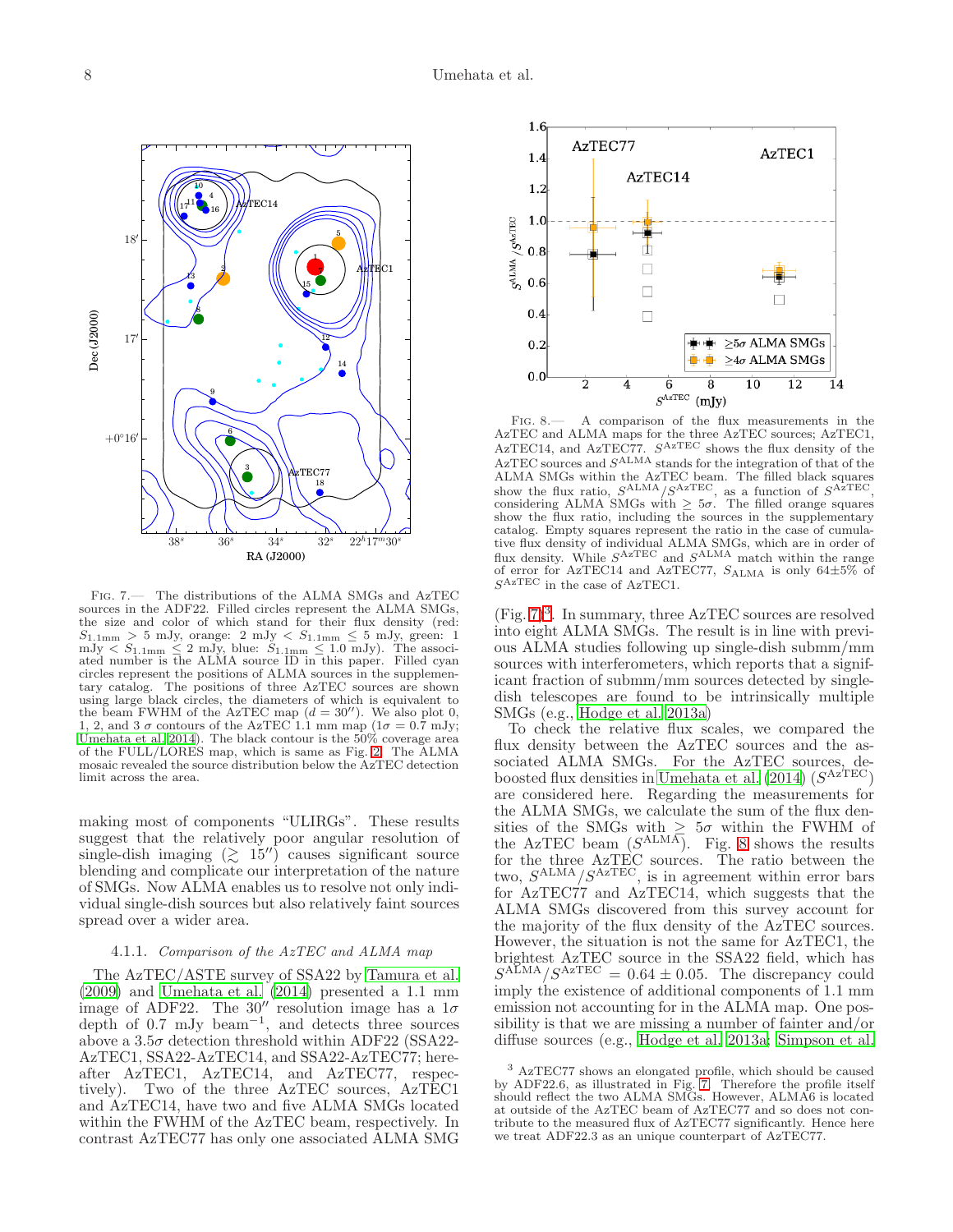[2015a\)](#page-14-9). If we include sources in the supplementary catalog with  $SNR=4-5$ , then the flux ratio  $S^{ALMA}/S^{AzTEC}$ gets closer to unity for all three AzTEC sources (Fig. [8\)](#page-7-2). But these sources is still insufficient to explain the case of AzTEC1. Much fainter sources might also contribute to the AzTEC sources for AzTEC1.

[Tamura et al. \(2010\)](#page-14-4) gave us another clue. Tamura et al. reported the  $860\mu m$  flux density of ADF22.1,  $S_{860\mu m} = 12.2 \pm 2.3$  mJy, using the Submillimeter Array[4](#page-8-0) . They obtained the natural-weighted synthesized beam,  $3''$ .  $43 \times 1''$ . 92 (P.A. 34.3 deg), and found that the source was likely not to be resolved. If we predict 1.1 mm flux density of ADF22.1 using an averaged SMG template from the ALESS survey [\(Swinbank et al. 2014](#page-14-10)) scaled to the  $860 \mu m$  flux density, the expected value is  $S_{1.1mm} \approx 6.0$  mJy. The estimate is broadly consistent with our measurement, which suggests that we are measureing the vast majority of the dust emission from ADF22.1.

There are two ALMA SMGs, ADF22.5 and ADF22.15, located just outside of the beam for AzTEC1 (Fig. [7\)](#page-7-0). If we take into account ADF22.5 and ADF22.15, the integral of the flux densities of the ALMA SMGs approach the flux density of AzTEC1  $(S<sup>ALMA</sup>/S<sup>AzTEC</sup>$  =  $0.94 \pm 0.07$ . In order to investigate whether these SMGs indeed contribute to the flux density of AzTEC1 in the AzTEC map, we made a "model" AzTEC image convolving the ALMA map with a Gaussian kernel with a FWHM of 30′′. AzTEC1 has flux density 7.1 mJy in the model map, which is consistent with the sum of flux density of the ALMA SMGs within the beam for AzTEC1, not including ADF22.5 and ADF22.15. Therefore these two nearby SMGs are likely not to account for the discrepancy. We do not consider a systematic error on the absolute flux accuracy for the AzTEC map throughout the above discussion. Although it is difficult to estimate the influence for our small sample, ALMA surveys of a significant number of AzTEC sources will allow us to examine the effect.

As displayed in Fig. [7,](#page-7-0) we compared the spatial distribution of SMGs discovered by ALMA and the contours of the AzTEC 1.1 mm emission, below the AzTEC detection limit  $(3.5\sigma)$ . Our ALMA map has discovered ten SMGs outside the AzTEC source positions. We found that nine of the ten ALMA SMGs are located within or in the vicinity of the area where the 1.1 mm flux density is  $0 - 2.1$  mJy beam<sup>-1</sup> in the AzTEC map. This may show that the structure traced by the faint AzTEC emission, below  $3\sigma$ , reflects the distribution of 1.1mm sources to a certain degree.

As we reported in [Umehata et al. \(2014](#page-15-0)), the AzTEC catalog is significantly incomplete at around  $3.5\sigma$  (i.e., the detection threshold). The completeness of the AzTEC map is only ∼ 50% at 2 mJy. Among the ADF22 sources with flux density ∼2 mJy, two SMGs, ADF22.2 and ADF22.5, are found to be located outside of the AzTEC beam. Our results therefore show that ALMA mosaic has capability to find such bright SMGs which was missed by previous submm/mm surveys taken with single-dish telescopes.

#### 4.1.2. The origin of multiplicity in a overdense environment

There has been a debate on whether multiple individual SMGs of sources which are identified with a singledish telescope are physically connected or instead are just a line-of sight projection (e.g., [Ivison et al. 2007](#page-13-41); [Wang et al. 2011;](#page-15-6) [Hodge et al. 2013a;](#page-13-39) [Hayward et al.](#page-13-42) [2013;](#page-13-42) [Simpson et al. 2015a;](#page-14-9) [Cowley et al. 2015\)](#page-13-43). For one source, [Wang et al. \(2011\)](#page-15-6) proposed that it was composed of multiple, physically unrelated SMGs. In contrast, [Tadaki et al. \(2015\)](#page-14-1) showed that one AzTEC source fragments into two H $\alpha$  emitters at  $z = 2.53$ , which supports the physical connection between the two (see also [Yamaguchi et al. 2016](#page-15-7)). [Simpson et al. \(2015a\)](#page-14-9) suggested that a portion of bright submm sources arise from physically related SMGs since the number of detected ALMA SMGs in the vicinity of the SCUBA2 sources are two orders of magnitude higher than the general field. On the other hand, recently [Cowley et al. \(2015](#page-13-43)) claimed that physically unrelated SMGs can also reproduce the single-dish sources in their semi-analytic model (see also [Hayward et al. 2013](#page-13-42)).

Among 18 SMGs in ADF22, 11 SMGs have  $z_{\text{spec}}$ [\(Umehata et al. 2015;](#page-15-4) in prep), 10 of which are at  $z =$ 3.085 − 3.097 (Table 2). All of the brightest ALMA counterparts of the AzTEC sources are at  $z = 3.09$ and AzTEC1 and AzTEC14 have multiple ALMA SMGs at  $z \approx 3.09$  within the AzTEC beam (d ~ 230 kpc at  $z = 3$ ). These results favor that physically connected multiple SMGs appear as a single single-dish source, at least in dense environment such as center of a protocluster. The overdensity of galaxies on such scales is conductive to mergers and dissipative interactions (e.g., [Trainor & Steidel 2012\)](#page-14-11) and hence such small scale over-densities of SMGs may indicate that SMGs undergo merger-induced star formation. Furthermore, there are other  $z = 3.09$  ALMA SMGs outside the AzTEC beam across the entire field of ADF22 (Fig. [7,](#page-7-0) Table 2). This suggests that intense dusty star-formation may also be enhanced by the environment on a largescale [\(Umehata et al. 2015](#page-15-4); see also [Blain et al. 2004](#page-12-1); [Tamura et al. 2009](#page-14-0); [Umehata et al. 2014;](#page-15-0) [Casey et al.](#page-13-9) [2015;](#page-13-9) [Hung et al. 2016;](#page-13-44) [Casey 2016](#page-13-45)).

# 4.2. Size measurement and star formation rate surface density

Two-dimensional Gaussian fits to the ALMA SMGs in the image plane using the DEEP/HIRES map suggest that ADF22 sources are generally resolved. The results for the nine brightest SMGs with SNR> 10 are summarized in Table 3. The deconvolved major axes are  $0''.25 - 0''.85$  and the median value for the nine SMGs is  $0''.32^{+0''.13}_{-0''.06}$  (Gaussian FWHM;  $2.4^{+1.0}_{-0.4}$  physical kpc at  $z = 3.09$ . Seven of the nine SMGs have  $z_{\text{spec}} \simeq 3.09$ , which leads the almost same median value,  $0''.32^{+0''.13}_{-0''.07}$  if we only consider such robust protocluster members. The size distribution in ADF22 is generally consistent with previous measurements for SMGs in other fields (Fig. [9\)](#page-9-0). [Simpson et al. \(2015b\)](#page-14-5) measured the size for 23 bright SMGs observed at 870  $\mu$ m and derived a median angular size FWHM=0''.30 $\pm$ 0''.04 and [Ikarashi et al. \(2015](#page-13-46)) reported that 13 SMGs, which were observed at 1.1 mm and thought to be at  $z \sim 3 - 6$ , have a median FWHM

<span id="page-8-0"></span> $4$  [Tamura et al. \(2010\)](#page-14-4) found only one source toward SSA22-AzTEC1 and ADF22.7 was not detected significantly in the paper.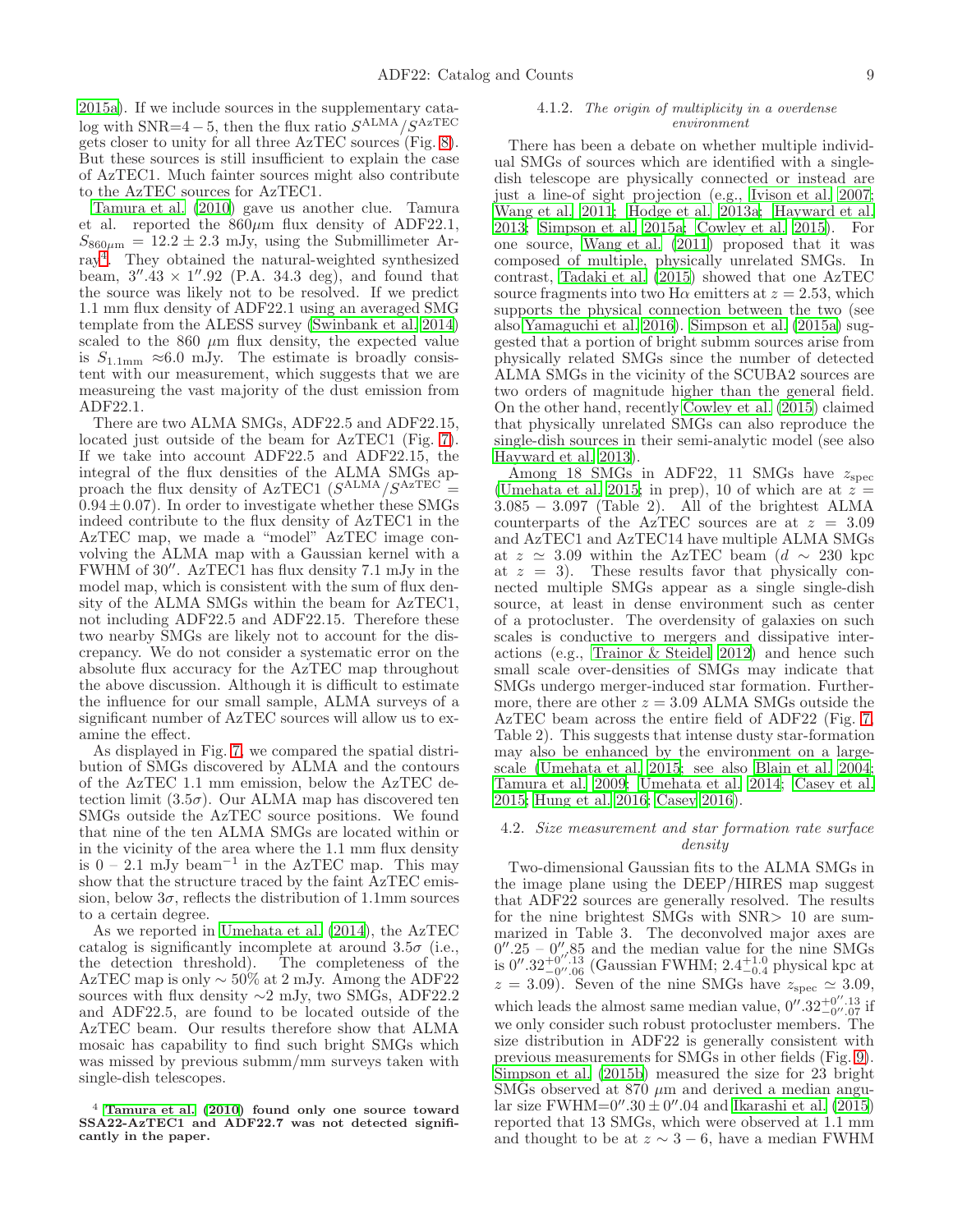

6

4

 $\blacksquare$  This Work

 $\overline{8}$ 

 $10$ 

Ŧ

 $\overline{\mathcal{F}}$  Younger et al. 2010

 $\frac{1}{2}$  Simpson et al. 2015  $\frac{1}{2}$  Ikarashi et al. 2015

 $\frac{1}{2}$  Riechers et al. 2014

 $\overline{12}$ 

of  $0''.20^{+0''.03}_{-0''.05}$ . These results suggest that dusty star formation occurs in compact regions, a few kiloparsecs in extent. There does not appear to be a significant difference between the size of SMGs within the  $z = 3.09$ protocluster and other SMGs. This might suggest that the local mechanism triggering intense starbursts does not significantly depend on the large-scale environment.

The radio continuum also provides a tool to measure the scales of dusty starburst galaxies like SMGs (e.g., Chapman et al.  $2004b$ ; [Biggs & Ivison 2008;](#page-12-6) [Rujopakarn et al. 2016\)](#page-13-49). These measurements shows relatively extended profile (e.g., a median of 5 kpc; [Biggs & Ivison 2008](#page-12-6)), which is larger than the bright ALMA SMGs discussed above. Up to date some explanation has been proposed. For instance, [Rujopakarn et al.](#page-13-49) [\(2016\)](#page-13-49) suggests that the relatively compact star formation is seen in SMGs with higher star-formation rate (SFR) while main-sequence star-forming galaxies have different scales. [Simpson et al. \(2015b\)](#page-14-5) indicates that the difference between the diffusion length of cosmic rays and far-infrared photons can account for it. Deep and high angular resolution radio imaging in ADF22 in the future will provide us with important clue to clarify the origin of the discrepancy between the radio and FIR sizes of SMGs.

The flux density and measured source size allow us to derive star-formation rate surface density  $(\Sigma_{\rm SFR})$  and investigate the condition of star-formation. We estimated  $L_{IR}$  [8-1000  $\mu$ m] using SED templates of well-studied starburst galaxies [\(Silva et al. 1998;](#page-13-50) [Swinbank et al.](#page-14-12) [2010;](#page-14-12) [2014\)](#page-14-10) in the same manner as in [Umehata et al.](#page-15-4) [\(2015\)](#page-15-4). The SFR is in turn derived from  $L_{IR}$  using the empirical calibration by [Kennicutt \(1998](#page-13-51)) adjusted

to the Kroupa initial mass function [\(Kroupa 2001](#page-13-52)). Since ADF22.2 and ADF22.5 do not have  $z_{\text{spec}}$ , we assume  $z = 3.0$  (a median value for AzTEC sources; Smolčić et al. 2012b). Finally  $\Sigma_{\rm SFR}$  was calculated using the size of the 1.1 mm continuum emission and the SFR divided by a factor of two, following [Simpson et al.](#page-14-5) [\(2015b\)](#page-14-5) (Table 3). The median value is  $\Sigma_{\rm SFR}$ =50  $M_{\odot}$ yr−<sup>1</sup> kpc−<sup>2</sup> , significantly lower than the predicted Eddington limit for radiation pressure supported disks (e.g., [Elmegreen 1999;](#page-13-53) [Thompson et al. 2005](#page-14-14); [Younger et al.](#page-15-8) [2010;](#page-15-8) [Andrews & Thompson 2011;](#page-12-7) [Riechers et al. 2013](#page-13-54); [Riechers et al. 2014](#page-13-47)). Therefore starbursts seen in bright SMGs in ADF22 are not Eddington limited as a whole. As some authors have noted (e.g., [Simpson et al. 2015b](#page-14-5)), if SMGs have clumpy structure, the individual components might be Eddington limited, as has been claimed from some recent high angular resolution ALMA images of the brightest SMGs (e.g., Hatsukade et al. 2015; Iono et al. 2016, but see also [Hodge et al. 2016\)](#page-13-55). Further observations capable of resolving sub-kpc structures  $(\lesssim 0''.1$  angular resolution) are required to probe such a scenario for the SMGs in ADF22.

### 4.3. Number Counts

In this section, we report the 1.1 mm number counts in ADF22, which is one of the most fundamental parameters in describing the evolution of this population. Previously there have been a number of studies investigating submm/mm number counts from a variety of ALMA data sets; LABOCA/SCUBA2 source followup [\(Karim et al. 2013;](#page-13-56) [Simpson et al. 2015a\)](#page-14-9), the use of calibration field [\(Oteo et al. 2016\)](#page-13-57), wide range of archival data [\(Hatsukade et al. 2013](#page-13-58); [Ono et al. 2014](#page-13-59); [Carniani et al. 2015;](#page-13-60) [Fujimoto et al. 2016\)](#page-13-61), and contiguous mapping [\(Hatsukade et al. 2016](#page-13-14); [Dunlop et al. 2016](#page-13-15); [Aravena et al. 2016\)](#page-12-2). Here we present the number counts in a  $\sim$ 7 arcmin<sup>2</sup> contiguous field in the remarkable high density region in the early universe, well-suited for investigating the environmental dependence of SMG source counts.

To minimize the number of contaminants by false positives, we utilized only the 17 SMGs detected with SNR  $> 5\sigma$  in the FULL/LORES map. We excluded ADF22.18 since the SNR of this source is  $< 5$  in the FULL/LORES map. To investigate how the existence of the  $z = 3.09$ protocluster affects the counts, we calculated the counts in two ways. First we included all 17 SMGs. Second, we exclude the ten SMGs with known  $z_{\text{spec}} = 3.09$  (Table 2) and used only the remaining seven SMGs. Flux boosting effects were not considered (see §3.2). We corrected for the completeness of the source extraction, although the counts should not be significantly affected by the correction. We calculated the number counts and associated errors in the same way as [Hatsukade et al. \(2016\)](#page-13-14). Fig. [10](#page-10-0) shows the differential and cumulative counts (in the left and right panels, respectively). We show the counts from all 17 SMGs and those obtained when we remove the ten sources with  $z_{\rm spec} = 3.09$ . We also summarize the count statistics in Table 4. For comparison, we also show other ALMA counts in both panels of Fig. [10](#page-10-0) [\(Karim et al.](#page-13-56) [2013;](#page-13-56) [Simpson et al. 2015a;](#page-14-9) [Oteo et al. 2016;](#page-13-57) [Ono et al.](#page-13-59) [2014;](#page-13-59) [Fujimoto et al. 2016](#page-13-61)) by scaling to 1.1 mm assuming a modified black body with typical values for SMGs

1.4

1.2

 $1.0$ 

 $0.6$ 

 $0.4$ 

 $0.2$ 

<span id="page-9-0"></span> $0.0^{L}_{0}$ 

") NHWE  $0.8$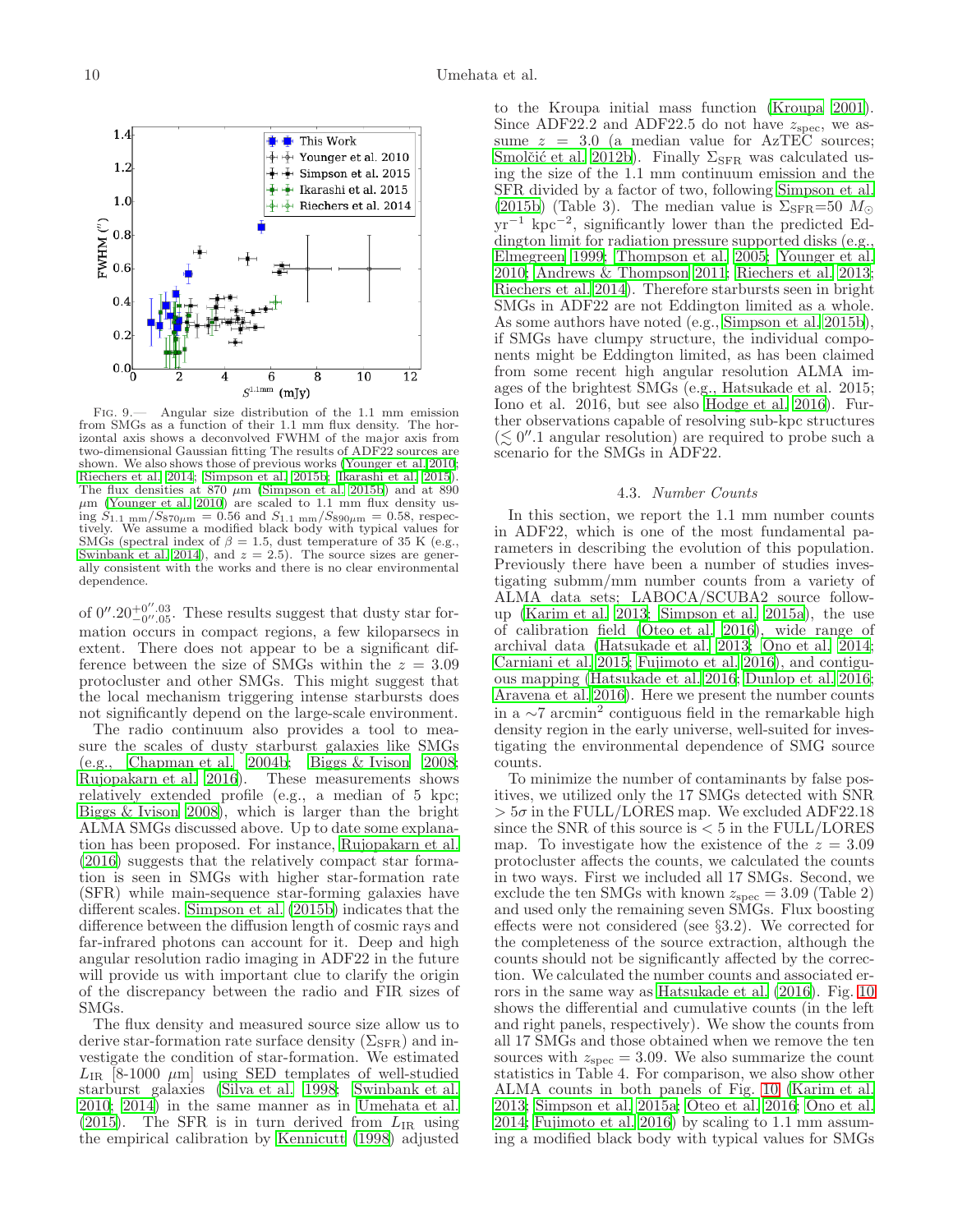

<span id="page-10-0"></span>Fig. 10.— Differential (left panel) and cumulative (right panel) number counts in ADF22 and other fields at 1.1 mm. The counts in ADF22 are calculated in two ways. We show the counts calculated from our full sample of the 17 SMGs above 5σ in the FULL/LORES map. We also show the counts using 7 SMGs which don't have  $z_{\rm spec} = 3.09$ . Previous ALMA results [\(Karim et al. 2013](#page-13-56); [Simpson et al.](#page-14-9) [2015a;](#page-14-9) [Oteo et al. 2016](#page-13-57); [Ono et al. 2014](#page-13-59); [Fujimoto et al. 2016](#page-13-61); [Hatsukade et al. 2016](#page-13-14)) are also shown. The flux density of the counts are scaled to 1.1 mm flux density assuming a modified black body (similar with Fig. [9;](#page-9-0)  $S_{1.1 \text{ mm}}/S_{870\mu\text{m}} = 0.56$ ,  $S_{1.1 \text{ mm}}/S_{1.2 \text{ mm}} = 1.29$ ,  $S_{1.1 \text{ mm}}/S_{1.3 \text{ mm}} = 1.48$ ). The gray curve is the best-fit functions of a double-power law for the counts from our 7 SMGs without  $z = 3.09$ , [Karim et al. \(2013](#page-13-56)), and [Simpson et al. \(2015a\)](#page-14-9). The cumulative counts from 17 SMGs shows about five times excess at  $S_{1.1 \text{ mm}} \gtrsim 1.0 \text{ mJy}$ , which should be caused by the  $z = 3.09$  protocluster.

(spectral index of  $\beta = 1.5$ , dust temperature of 35 K (e.g., [Swinbank et al. 2014\)](#page-14-10) and  $z = 2.5$  where necessary).

As discussed in [Umehata et al. \(2015\)](#page-15-4), the volume density of the ALMA SMGs at  $z = 3.09$  in ADF22 is at least about three orders of magnitude greater than the expected value in general fields. We now investigate whether the protocluster members affect the number counts or not, considering ALMA SMGs at all redshifts. As shown in Fig. [10,](#page-10-0) we see a possible excess in both of the differential and cumulative counts (for all of 17 SMGs). In the case of cumulative counts, the counts in ADF22 are approximately five times higher than those found in ALESS at  $S_{1.1\text{mm}} > 2$  mJy [\(Karim et al. 2013](#page-13-56)) and four to five times higher than those obtained at  $S_{1.1mm} > 1$  mJy [\(Oteo et al. 2016;](#page-13-57) [Fujimoto et al. 2016\)](#page-13-61). The group of SMGs at  $z = 3.09$  is undoubtedly responsible for this excess. On the other hand, we do not see an excess in the faintest bin (i.e., sub-mJy sources). A possible attribution is that the elevation of dusty starforming activity in dense environment is significant only for relatively bright SMGs  $(S_{1.1mm} \gtrsim 1 \text{ mJy})$ . Deeper observation in the future will provide an answer.

Here another question naturally arises. What are the counts in typical fields? The core of the SSA22 protocluster is an unusual environment. Therefore we have to identify ALMA SMGs which are not associated with the protocluster and utilize them in calculating the source counts in a typical field. It is, however, difficult to derive the counts correctly because seven sources with  $\geq 5\sigma$  do not yet have  $z_{\rm spec}$ . Here we conservatively cre-

ated counts using all seven ALMA SMGs (see Fig. [10\)](#page-10-0), some of which may also be at  $z = 3.09$ . The cumulative source counts from the seven SMGs and previous counts at bright fluxes [\(Karim et al. 2013;](#page-13-56) [Simpson et al.](#page-14-9) [2015a\)](#page-14-9) are fitted to a double-power law function of the form,  $N(> S) = N'/S'[(S/S')^{\alpha} + (S/S')^{\beta}]^{-1}$ , which yields the best-fit parameters of  $N' = 200 \pm 30 \text{ deg}^{-2}$ ,  $S' = 4.9 \pm 0.2$  mJy,  $\alpha = 10.4 \pm 1.6$ , and  $\beta = 1.9 \pm 0.1$ (the right panel of Fig. [10\)](#page-10-0). Our counts excluding known protocluster members are in reasonable agreement with recent estimates which is ought to be relatively free of cosmic variance; those from a number of calibration fields [\(Oteo et al. 2016\)](#page-13-57) and those from a 2 arcmin<sup>2</sup> contiguous survey [\(Hatsukade et al. 2016](#page-13-14)). On the one hand, those counts from the seven SMGs seem to be several times lower than [Fujimoto et al. \(2016\)](#page-13-61) at  $S_{1.1mm} < 1$  mJy. One possible explanation for this discrepancy is that previous counts using  $3-4\sigma$  sources are seriously affected by contaminants, as pointed out by [Oteo et al. \(2016\)](#page-13-57). Another explanation involves clustering, although this effect may also contribute to our counts. The counts derived from serendipitously detected sources around other targeted galaxies might be biased or clustered as mentioned in previous papers (e.g., [Simpson et al. 2015a](#page-14-9); [Fujimoto et al. 2016\)](#page-13-61).

Our results suggest that the cluster environments are recognizable in the SMG number counts. At the same time, there are still large uncertainties for submm/mm number counts, including field to field variation, the shape of dust SEDs, and absolute flux uncertainties.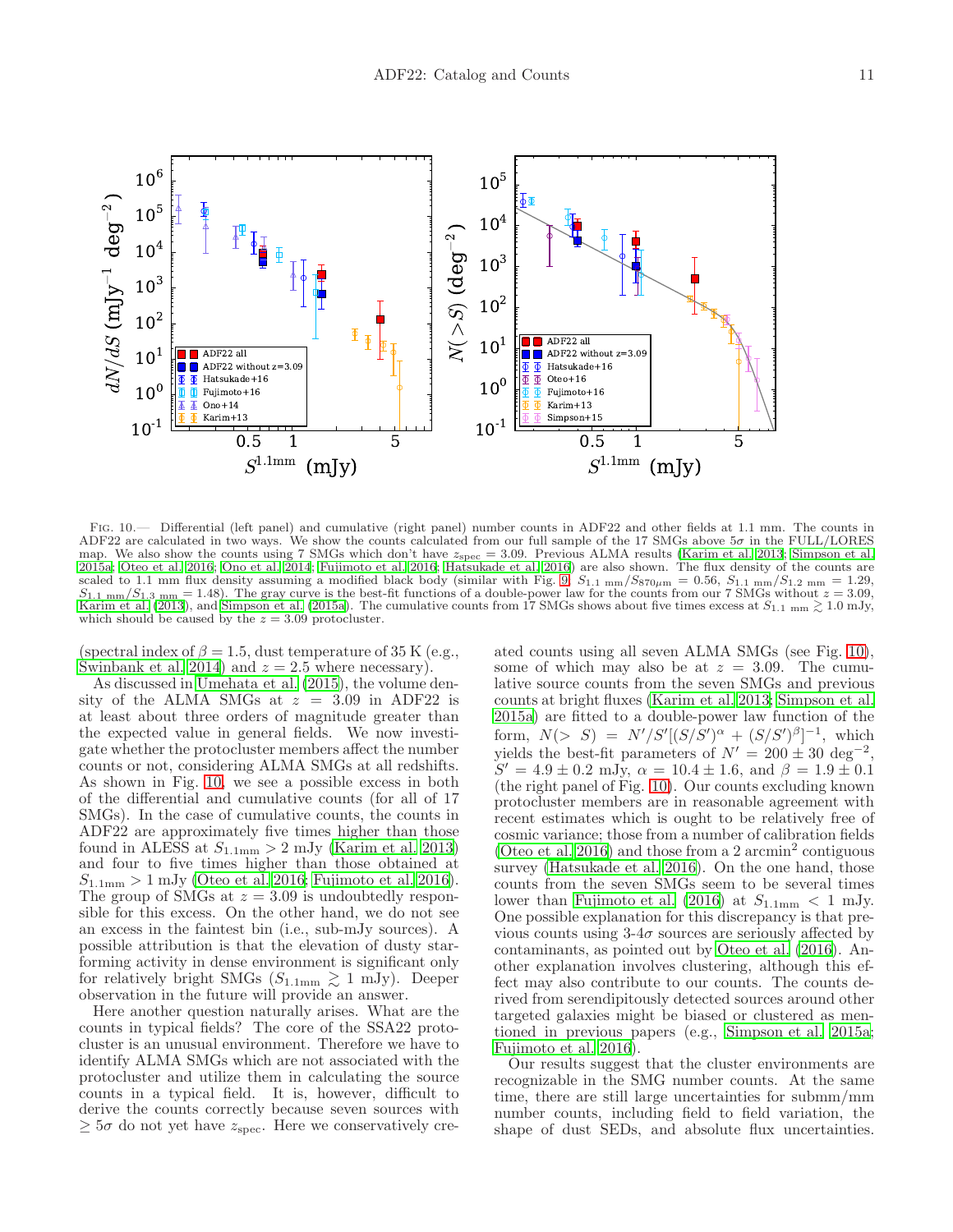Forthcoming much wider ALMA surveys with sufficient depth, covering a variety of environments, will significantly improve our understanding of the submm/mm counts and their dependence on environment.

#### 5. SUMMARY

We have presented the results from a 103-pointing ALMA 1.1 mm mosaic in the SSA22 field. We covered a 7 arcmin<sup>2</sup> area contiguously at the junction of a 50-Mpc scale cosmic large-scale structure at  $z = 3.09$  containing three 1.1 mm sources discovered previously by the AzTEC/ASTE survey. Observations were conducted in 2014 and 2015 with different array configurations and therefore we created two maps to handle the different angular resolution data; a 1′′– tapered map (FULL/LORES map), and a 0."7 resolution map (DEEP/HIRES map). These maps reach a median rms noise of 75  $\mu$ Jy beam<sup>-1</sup> and 60  $\mu\text{Jy beam}^{-1}$ , respectively. Applying our source detection algorithm to our two maps ,we discover 18 robust ALMA SMGs with SNR> 5, with 1.1 mm flux density  $S_{1.1\text{mm}} = 0.44 - 5.60 \text{ mJy beam}^{-1}$ , corresponding to  $L_{\text{IR}} \simeq 8 \times 10^{11} - 1 \times 10^{13} L_{\odot}$  at  $z = 3$ .

Through a comparison between the AzTEC map and the ALMA map of ADF22, we have found that three single-dish (AzTEC) sources are resolved into eight discrete ALMA SMGs. This suggests that multiple dusty galaxies may often contribute to one bright submm/mm source discovered by single-dishes in dense protocluster environments. The flux densities of AzTEC sources are consistent with the sum of the flux densities of ALMA SMGs within errors for two sources, AzTEC14 and AzTEC77, but not for a third (AzTEC1), possibly indicating that there are additional missing faint and/or diffuse dusty galaxies remaining undetected in the ALMA map. Ten out of 18 SMGs in our sample are known to lie at  $z = 3.09$ . The fact that multiple  $z = 3.09$  ALMA SMGs are found to comprise two of three of the single-dish (AzTEC) sources suggests that at least in dense protocluster environments interactions may be responsible for a significant fraction of observed SMG multiplicity.

The ALMA SMGs are generally resolved in our data. We measured the deconvolved source size for nine brightest ALMA SMGs with  $> 10\sigma$ , conducting Gaussian fitting to the ALMA SMGs. The median size of  $0''.32^{+0''.13}_{-0''.06}$  $(2.4^{+1.0}_{-0.4}$  physical kpc at  $z = 3.09$ ) agrees well with previous measurements and there is no recognizable difference between the size of  $z = 3.09$  protocluster members and the ALMA SMGs in other fields.

We derived the 1.1 mm source counts using all 17 SMGs above  $5\sigma$  from the FULL/LORES map and also the seven SMGs without  $z_{\rm spec} = 3.09$ . The counts of 17 SMGs are about five times higher than the counts in typical fields at  $S_{1.1mm} \geq 1$  mJy, which is caused by the  $z = 3.09$  SMG concentration associated with the protocluster. On the other hands, we found that the source counts in ADF22 are consistent with recent unbiased ALMA counts when we exclude known members of the  $z = 3.09$  structure.

In conclusion, we have obtained deep and high angular resolution imaging covering a certain area using ALMA, which demonstrated that there is an unusual number of dusty galaxies residing at the core of the  $z = 3.09$  protocluster. The observation provides a basis for understanding the formation of dusty galaxies within cosmic large-scale structure in the early universe.

We deeply appreciate the anonymous referee for a significant number of valuable comments. We are thankful for Ken Mawatari, for helping us to compile redshift catalogs of  $z = 3.09$  LAEs and LBGs in the literatures. HU is supported by the ALMA Japan Research Grant of NAOJ Chile Observatory, NAOJ-ALMA-0071, 0131, 140, and 0152. HU is supported by JSPS Grant-in-Aid for Research Activity Start-up (16H06713). YT is supported by JSPS KAKENHI No. 25102073. RJI acknowledges support from ERC in the form of the Advanced Investigator Programme, 321302, COSMICISM. IRS and DMA acknowledge support from STFC (ST/L00075X/1). IRS acknowledge support from the ERC Advanced Investigator program DUSTYGAL 321334, and a Royal Society/Wolfson Merit Award. SI acknowledge the support of the Netherlands Organization for Scientific Research (NWO) through the Top Grant Project 614.001.403. This paper makes use of the following ALMA data: ADS/JAO.ALMA#2013.1.00162.S. ALMA is a partnership of ESO (representing its member states), NSF (USA) and NINS (Japan), together with NRC (Canada) and NSC and ASIAA (Taiwan) and KASI (Republic of Korea), in cooperation with the Republic of Chile. The Joint ALMA Observatory is operated by ESO, AUI/NRAO and NAOJ.

Facilities: ALMA.

### APPENDIX

#### A. TENTATIVE SOURCE CATALOG

In addition to the robust samples of 18 ALMA SMGs with  $> 5\sigma$  detection, there are also some possible source candidates with slightly lower significances. Considering the result from our test using negative maps shown in Fig. [4](#page-4-1) and Fig. [11,](#page-12-8) we adopt  $4.0\sigma$  and  $4.5\sigma$  as tentative detection thresholds for the FULL/LORES and DEEP/HIRES maps, respectively. The test suggests that about half of these sources detected tentatively may be false detections and therefore we need to be careful in utilizing the catalog.

# B. CATALOGS OF PROTO-CLUSTER MEMBERS IN ADF22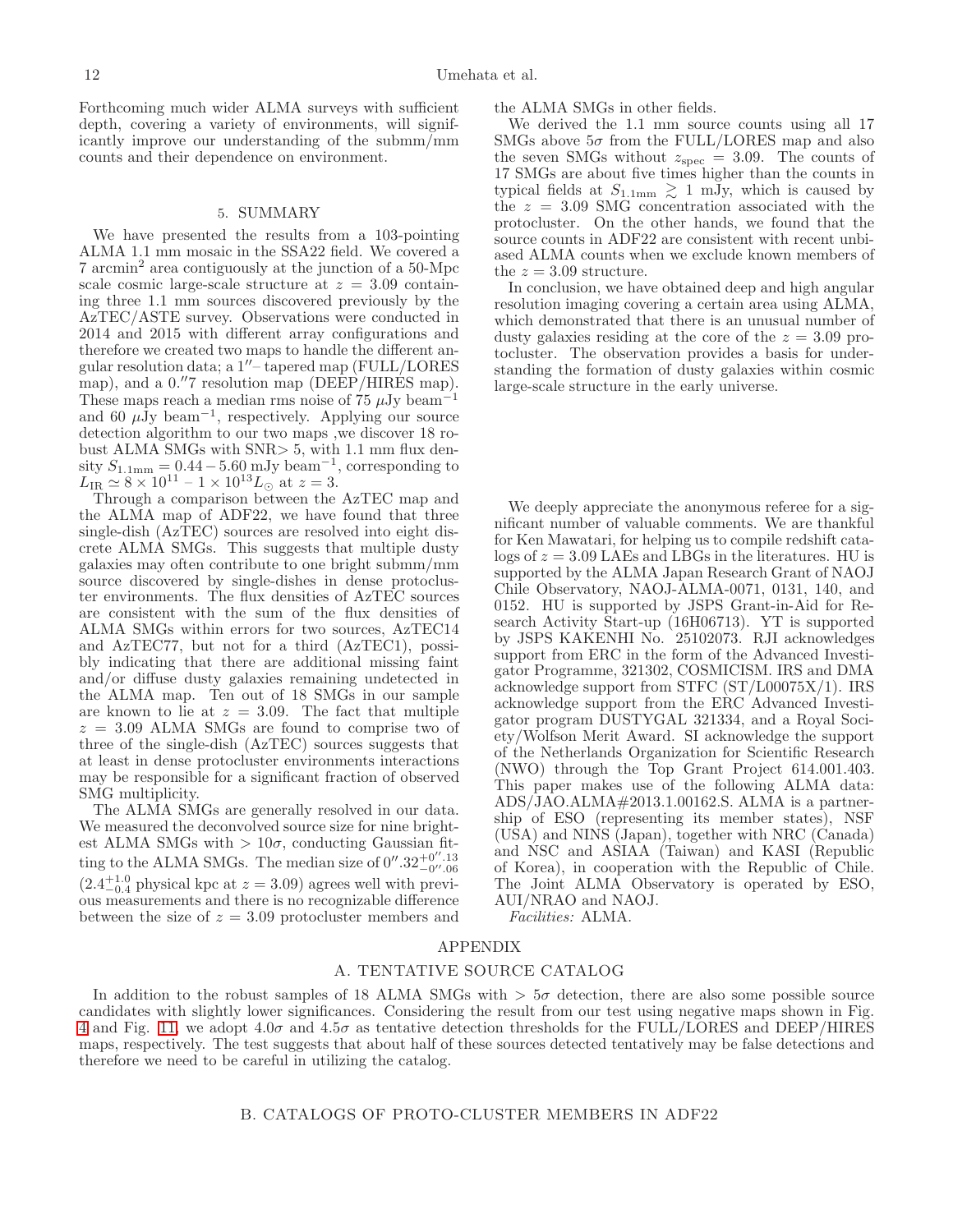| <b>ALMA ID</b> | Major axis      | (kpc)         | Minor axis      | (kpc)         | $L_{8-1000\mu m}$<br>$(\log(L_{\odot}))$ | $SFR_{IR}$<br>$(M_{\odot}yr^{-1})$        | $\Sigma_{\rm SFR}$<br>$(M_{\odot}yr^{-1}kpc^{-2})$ |
|----------------|-----------------|---------------|-----------------|---------------|------------------------------------------|-------------------------------------------|----------------------------------------------------|
|                |                 |               |                 |               |                                          |                                           |                                                    |
| ADF22.1        | $0.85 \pm 0.04$ | $6.5 + 0.3$   | $0.33 \pm 0.03$ | $2.5 + 0.2$   | $13.0_{ -0.1}^{ +0.2}$                   | $+830$<br>1100<br>$-210$                  | 40                                                 |
| $ADF22.2*$     | $0.29 \pm 0.05$ | $2.2 \pm 0.4$ | $0.05 \pm 0.11$ | $0.4 + 0.8$   | $12.6_{\,-0.1}^{\,+0.2}$                 | 400                                       | 300                                                |
| ADF22.3        | $0.45 + 0.05$   | $3.4 \pm 0.4$ | $0.18 \pm 0.08$ | $1.4 + 0.6$   | $^{+0.2}_{-0.1}$<br>12.5                 | $+300$<br>$-70$<br>$+280$<br>$-70$<br>370 | 50                                                 |
| ADF22.4        | $0.25 + 0.05$   | $1.9 + 0.4$   | $0.04 \pm 0.11$ | $0.3 + 0.8$   | $12.6_{\,-0.1}^{\,+0.2}$                 | $-70$<br>-70<br>380                       | 420                                                |
| ADF22.5 $*$    | $0.57 + 0.06$   | $4.4 + 0.5$   | $0.26 + 0.06$   | $2.0 + 0.5$   | $^{+0.2}_{-0.1}$<br>12.7                 | $^{+360}_{-90}$<br>480                    | 30                                                 |
| ADF22.6        | $0.38 + 0.08$   | $2.9 \pm 0.6$ | $0.30 \pm 0.14$ | $2.3 \pm 1.1$ | $^{+0.2}_{-0.1}$<br>12.4                 | $^{+210}_{-50}$<br>280                    | 30                                                 |
| ADF22.7        | $0.32 \pm 0.08$ | $2.4 + 0.6$   | $0.22 \pm 0.10$ | $1.7 + 0.8$   | $^{+0.2}_{-0.1}$<br>12.5                 | $^{+240}_{-60}$<br>320                    | 50                                                 |
| ADF22.8        | $0.26 \pm 0.07$ | $2.0 \pm 0.5$ | $0.18 \pm 0.05$ | $1.4 + 0.4$   | 12.3<br>$-0.1$                           | $+180$<br>230<br>$-40$                    | 50                                                 |
| ADF22.9        | $0.28 \pm 0.14$ | $2.1 + 1.1$   | $0.26 \pm 0.17$ | $2.0 \pm 1.3$ | $12.2 + 0.2$<br>$-0.1$                   | $+120$<br>160<br>$-30$                    | 20                                                 |

TABLE 3 SUMMARY OF DERIVED PROPERTIES FOR 9 SOURCES WITH SNR $\geq 10$ 

NOTE. — Derived properties of the nine sources with SNR ≥10. The second and fourth column show a deconvolved FWHM of the major and minor axis, derived using imfit. The third and fifth column represent corresponding physical scale. Infrared luminosity  $(L_{8-1000\mu m})$  is estimated using several templates of dusty galaxies as described in [Umehata et al. \(2015](#page-15-4)). SFR<sub>IR</sub> are calculated from  $L_{8-1000\mu m}$ , using the empirical calibration by [Kennicutt \(1998](#page-13-51)) ad-<br>justed for Kroupa initial mass function [\(Kroupa 2001](#page-13-52)). We also roughly estimated surface density o  $SFR_{IR}$  and derived source size. \* Since ADF22.2 and ADF22.5 don't have  $z_{spec}$ , we assume  $z = 3.0$ , which is a median redshift of the AzTEC sources (Smolčić et al. 2012b).

TABLE 4 Differential and cumulative number counts for all SMGs

|                           |               | Differential Counts                               |                 |                                                     |                             |               | Cumulative Counts                |                    |                          |
|---------------------------|---------------|---------------------------------------------------|-----------------|-----------------------------------------------------|-----------------------------|---------------|----------------------------------|--------------------|--------------------------|
| $S_{1.1\rm{mm}}$<br>(mJy) | $\rm N_{all}$ | dN/dS<br>$mJy^{-1}$ deg <sup>-2</sup> )<br>$10^3$ | $N_{\rm field}$ | dN/dS<br>$(10^3 \text{ mJy}^{-1} \text{ deg}^{-2})$ | $S_{1.1\text{mm}}$<br>(mJy) | $\rm N_{all}$ | $N$ (<br>$deg^{-2}$<br>$(10^{3}$ | $N_{\text{field}}$ | $10^3$<br>$\deg^{-2}$    |
|                           |               |                                                   |                 |                                                     |                             |               |                                  |                    |                          |
| 0.64                      |               | $9.4^{+6.1}_{-2.6}$                               |                 | $5.6^{+4.6}_{-1.9}$                                 | 0.40                        | 17            | $9.8^{+5.1}_{-2.2}$              |                    | $4.4^{+3.3}_{-1.3}$      |
| 1.59                      |               | $2.4^{+2.1}_{-0.8}$                               |                 | $0.7^{+1.1}_{-0.4}$                                 | 1.00                        | 8             | $4.1^{+3.4}_{-1.4}$              |                    | $1.0^{+1.7}_{-0.6}$      |
| 4.00                      |               | $\rm 0.1^{+0.3}_{-0.1}$                           |                 | $\overline{\phantom{a}}$                            | 2.52                        |               | $0.5^{+1.2}_{-0.4}$              |                    | $\overline{\phantom{a}}$ |

NOTE. — We calculated the differential and cumulative counts in two ways: using all 17 SMGs (all) or the seven SMGs without  $z_{\rm spec} = 3.09$  (field). The errors are  $1\sigma$  Poisson errors [\(Gehrels 1986](#page-13-62)).



<span id="page-12-8"></span>FIG. 11.— Cumulative number of positive and negative peaks in the DEEP/HIRES map. There are no negative peaks above  $5\sigma$ . We adopt 4.5σ as a tentative detection limit for the DEEP/HIRES map. Above this limit, there is one negative peak.

#### REFERENCES

- <span id="page-12-3"></span>Alexander, D. M., Simpson, J. M., Harrison, C. M., et al. 2016, MNRAS, 461, 2944 Andrews, B. H., & Thompson, T. A. 2011, ApJ, 727, 97 Aravena, M., Decarli, R., Walter, F., et al. 2016, ArXiv e-prints,
- <span id="page-12-7"></span>
- <span id="page-12-2"></span>
- <span id="page-12-5"></span>[arXiv:1607.06769](http://arxiv.org/abs/1607.06769) Barger, A. J., Wang, W.-H., Cowie, L. L., et al. 2012, ApJ, 761, 89
- 
- <span id="page-12-6"></span><span id="page-12-1"></span>Biggs, A. D., & Ivison, R. J. 2008, MNRAS, 385, 893 Blain, A. W., Chapman, S. C., Smail, I., & Ivison, R. 2004, ApJ, 611, 725
- 
- <span id="page-12-4"></span>
- <span id="page-12-0"></span>Blain, A. W., Smail, I., Ivison, R. J., Kneib, J.-P., & Frayer, D. T. 2002, Phys. Rep., 369, 111 Bothwell, M. S., Smail, I., Chapman, S. C., et al. 2013, MNRAS, 429, 3047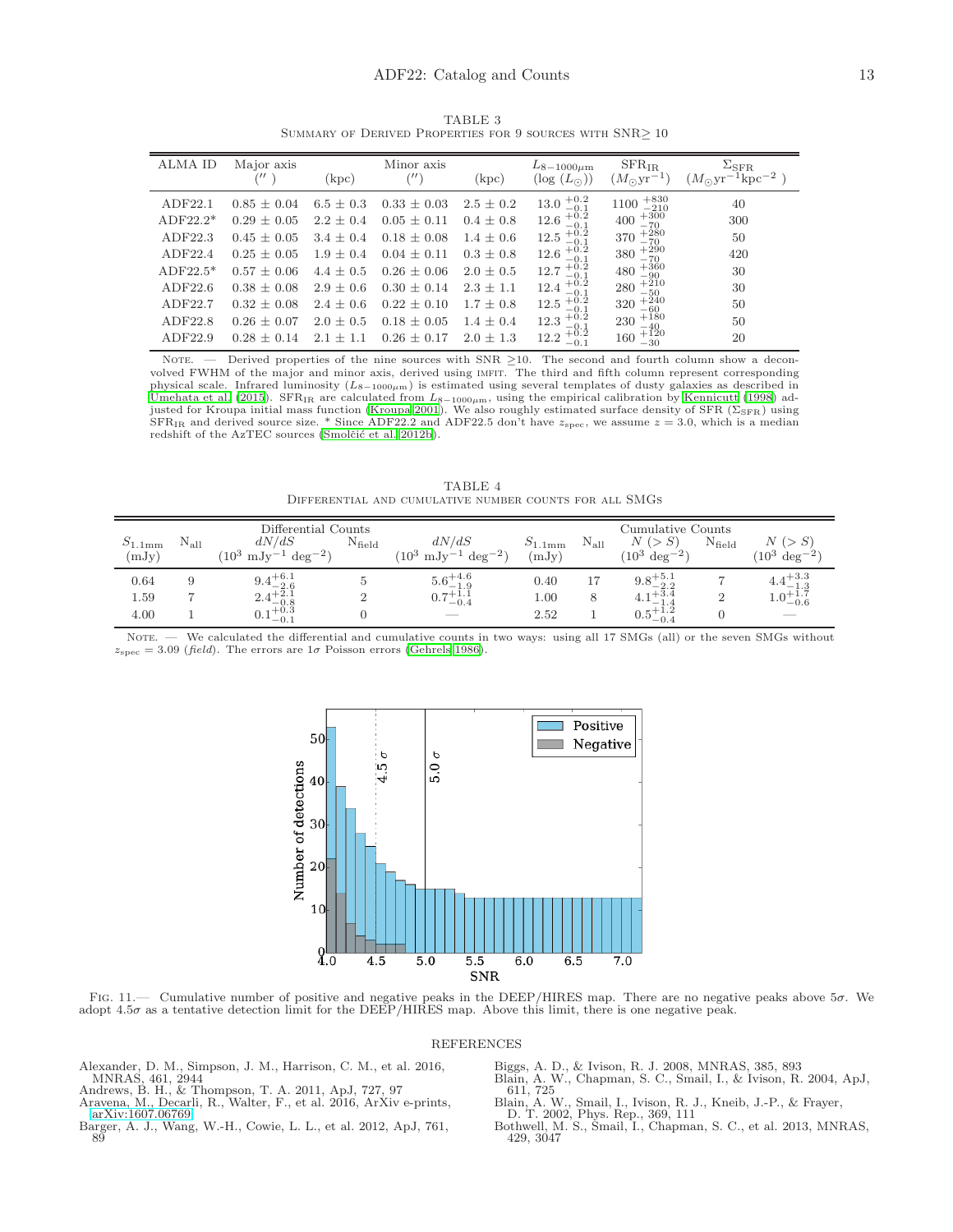TABLE 5 Properties of tentative ADF22 sources

| (1)                  | (2)                         | (3)                           | $\left( 4\right)$       | (5)             | (6)               |
|----------------------|-----------------------------|-------------------------------|-------------------------|-----------------|-------------------|
| <b>ALMA ID</b>       | <b>ALMA NAME</b>            | $\sigma$ ALMA                 | $S_{\rm ALMA}^{\rm pk}$ | $S_{\rm ALMA}$  | Map               |
|                      |                             | $(\mu Jv \, {\rm beam}^{-1})$ |                         | (mJy)           |                   |
|                      |                             |                               |                         |                 |                   |
| ADF22. 19            | ALMAJ221733.87 +001646.1    | 63                            | 4.3                     | $0.29 \pm 0.06$ | <b>FULL/LORES</b> |
| ADF22, 20            | $ALMAJ221734.69 + 001635.2$ | 68                            | 4.3                     | $0.67 \pm 0.09$ | <b>FULL/LORES</b> |
| $ADF22.21^{\dagger}$ | $ALMAJ221733.09 + 001718.5$ | 78                            | 4.3                     | $0.79 \pm 0.08$ | <b>FULL/LORES</b> |
| ADF22. 22            | $ALMAJ221732.96 + 001636.0$ | 67                            | 4.3                     | $0.42 \pm 0.07$ | <b>FULL/LORES</b> |
| ADF22, 23            | $ALMAJ221735.47 +001805.1$  | 65                            | 4.2                     | $0.30 \pm 0.06$ | <b>FULL/LORES</b> |
| ADF22, 24            | $ALMAJ221737.43 + 001723.0$ | 67                            | 4.1                     | $0.56 \pm 0.08$ | <b>FULL/LORES</b> |
| ADF22. 25            | $ALMAJ221733.81 + 001656.5$ | 72                            | 4.1                     | $0.44 \pm 0.08$ | <b>FULL/LORES</b> |
| ADF22, 26            | $ALMAJ221733.19 + 001752.7$ | 82                            | 4.1                     | $0.63 \pm 0.07$ | <b>FULL/LORES</b> |
| ADF22, 27            | $ALMAJ221737.18 + 001832.0$ | 85                            | 4.0                     | $0.25 \pm 0.06$ | <b>FULL/LORES</b> |
| ADF22, 28            | $ALMAJ221732.50 + 001729.5$ | 78                            | 4.0                     | $0.48 \pm 0.08$ | <b>FULL/LORES</b> |
| ADF22. 29            | $ALMAJ221738.35 + 001710.8$ | 109                           | 4.0                     | $1.12 \pm 0.11$ | <b>FULL/LORES</b> |
| ADF22, 30            | $ALMAJ221732.19 + 001642.0$ | 63                            | 4.7                     | $0.29 \pm 0.09$ | DEEP/HIRES        |
| ADF22. 31            | ALMAJ221734.97 +001527.6    | 64                            | 4.6                     | $0.41 \pm 0.12$ | DEEP/HIRES        |
| ADF22, 32            | $ALMAJ221734.08 + 001632.6$ | 59                            | 4.5                     | $0.35 \pm 0.12$ | DEEP/HIRES        |

NOTE. — Columns are generally similar with Table 2. We select 11 sources with  $SNR \geq 4.0$  using the FULL/LORES map. We also include three sources with  $SNR \geq 4.5$  (but not selected using the FULL/LORES map) on the basis of the DEEP/HIRES map. In total 14 tentative sources are found.  $\dot{\bar{}}$ : CO(4-3) line at  $z = 0.71$ is detected and identified using the band 6 cube (Hayatsu et al., in preparation).

- <span id="page-13-7"></span>Capak, P. L., Riechers, D., Scoville, N. Z., et al. 2011, Nature, 470, 233
- <span id="page-13-60"></span>Carniani, S., Maiolino, R., De Zotti, G., et al. 2015, A&A, 584, A78
- 
- <span id="page-13-45"></span>Casey, C. M. 2016, ArXiv e-prints, [arXiv:1603.04437](http://arxiv.org/abs/1603.04437) Casey, C. M., Narayanan, D., & Cooray, A. 2014, Phys. Rep.,
- <span id="page-13-6"></span>541, 45
- <span id="page-13-24"></span><span id="page-13-9"></span>Casey, C. M., Cooray, A., Capak, P., et al. 2015, ApJ, 808, L33 Chapman, S. C., Blain, A. W., Smail, I., & Ivison, R. J. 2005, ApJ, 622, 772 Chapman, S. C., Smail, I., Blain, A. W., & Ivison, R. J. 2004a,
- <span id="page-13-33"></span>
- <span id="page-13-48"></span>ApJ, 614, 671 Chapman, S. C., Smail, I., Windhorst, R., Muxlow, T., & Ivison, R. J. 2004b, ApJ, 611, 732
- <span id="page-13-11"></span>Clements, D. L., Braglia, F., Petitpas, G., et al. 2016, MNRAS, [arXiv:1605.06433](http://arxiv.org/abs/1605.06433)
- <span id="page-13-2"></span>Collins, C. A., Stott, J. P., Hilton, M., et al. 2009, Nature, 458, 603
- 
- <span id="page-13-32"></span>Coppin, K., Chapin, E. L., Mortier, A. M. J., et al. 2006, MNRAS, 372, 1621 Cowley, W. I., Lacey, C. G., Baugh, C. M., & Cole, S. 2015, MNRAS, 446, 1784
- <span id="page-13-43"></span>
- <span id="page-13-8"></span>Daddi, E., Dannerbauer, H., Stern, D., et al. 2009, ApJ, 694, 1517
- <span id="page-13-10"></span>Dannerbauer, H., Kurk, J. D., De Breuck, C., et al. 2014, A&A, 570, A55
- <span id="page-13-5"></span>
- <span id="page-13-0"></span>
- <span id="page-13-15"></span>Dunlop, J. S., McLure, R. J., Biggs, A. D., et al. 2016, ArXiv
- 
- <span id="page-13-53"></span><span id="page-13-35"></span>
- e-prints, [arXiv:1606.00227](http://arxiv.org/abs/1606.00227) Elmegreen, B. G. 1999, ApJ, 517, 103 Erb, D. K., Steidel, C. C., Trainor, R. F., et al. 2014, ApJ, 795, 33 Fujimoto, S., Ouchi, M., Ono, Y., et al. 2016, ApJS, 222, 1
- <span id="page-13-61"></span>Geach, J. E., Matsuda, Y., Smail, I., et al. 2005, MNRAS, 363,
- <span id="page-13-20"></span>1398 Geach, J. E., Alexander, D. M., Lehmer, B. D., et al. 2009, ApJ,
- <span id="page-13-64"></span>700, 1 Geach, J. E., Bower, R. G., Alexander, D. M., et al. 2014, ApJ,
- <span id="page-13-21"></span>
- <span id="page-13-38"></span>793, 22 Gear, W. K., Lilly, S. J., Stevens, J. A., et al. 2000, MNRAS, 316, L51
- <span id="page-13-62"></span><span id="page-13-3"></span>
- Gehrels, N. 1986, ApJ, 303, 336<br>Gobat, R., Daddi, E., Onodera, M., et al. 2011, A&A, 526, A133<br>Greisen, E. W. 2003, Information Handling in Astronomy -<br>Historical Vistas, 285, 109<br>Greve, T. R., Bertoldi, F., Smail, I., et
- <span id="page-13-28"></span><span id="page-13-23"></span>1165
- 
- <span id="page-13-29"></span>Hancock, P. J., Murphy, T., Gaensler, B. M., Hopkins, A., & Curran, J. R. 2012, MNRAS, 422, 1812 Hatsukade, B., Ohta, K., Seko, A., Yabe, K., & Akiyama, M. 2013, ApJ, 769, L27
- <span id="page-13-58"></span>
- <span id="page-13-16"></span><span id="page-13-14"></span>Hatsukade, B., Kohno, K., Umehata, H., et al. 2016, PASJ, 68, 36 Hayashino, T., Matsuda, Y., Tamura, H., et al. 2004, AJ, 128, 2073
- <span id="page-13-42"></span>Hayward, C. C., Behroozi, P. S., Somerville, R. S., et al. 2013, MNRAS, 434, 2572
- <span id="page-13-39"></span>Hodge, J. A., Carilli, C. L., Walter, F., Daddi, E., & Riechers, D. 2013a, ApJ, 776, 22
- <span id="page-13-27"></span>Hodge, J. A., Karim, A., Smail, I., et al. 2013b, ApJ, 768, 91 Hodge, J. A., Swinbank, A. M., Simpson, J. M., et al. 2016,
- <span id="page-13-30"></span>
- <span id="page-13-55"></span>ArXiv e-prints, [arXiv:1609.09649](http://arxiv.org/abs/1609.09649) Hogg, D. W., & Turner, E. L. 1998, PASP, 110, 727 Hung, C.-L., Casey, C. M., Chiang, Y.-K., et al. 2016, ArXiv
- <span id="page-13-44"></span>
- <span id="page-13-46"></span>e-prints, [arXiv:1605.07176](http://arxiv.org/abs/1605.07176) Ikarashi, S., Ivison, R. J., Caputi, K. I., et al. 2015, ApJ, 810, 133 Ivison, R. J., Greve, T. R., Dunlop, J. S., et al. 2007, MNRAS, 380, 199
- <span id="page-13-56"></span><span id="page-13-41"></span>Karim, A., Swinbank, A. M., Hodge, J. A., et al. 2013, MNRAS, 432, 2
- <span id="page-13-12"></span>Kato, Y., Matsuda, Y., Smail, I., et al. 2016, MNRAS, 460, 3861 Kennicutt, Jr., R. C. 1998, ARA&A, 36, 189 Kroupa, P. 2001, MNRAS, 322, 231
- <span id="page-13-52"></span><span id="page-13-51"></span>
- 
- <span id="page-13-36"></span><span id="page-13-19"></span>Kubo, M., Yamada, T., Ichikawa, T., et al. 2015, ApJ, 799, 38 —. 2016, MNRAS, 455, 3333 Kubo, M., Uchimoto, Y. K., Yamada, T., et al. 2013, ApJ, 778, 170
- <span id="page-13-63"></span><span id="page-13-18"></span>Lehmer, B. D., Alexander, D. M., Chapman, S. C., et al. 2009,
- <span id="page-13-25"></span>MNRAS, 400, 299<br>Matsuda, Y., Yamada, T., Hayashino, T., et al. 2004, AJ, 128, 569<br>—. 2005, ApJ, 634, L125<br>McMullin, J. P., Waters, B., Schiebel, D., Young, W., & Golap,<br>K. 2007, in Astronomical Society of the Pacific Confe
- <span id="page-13-26"></span><span id="page-13-17"></span>Series, Vol. 376, Astronomical Data Analysis Software and<br>Systems XVI, ed. R. A. Shaw, F. Hill, & D. J. Bell, 127<br>Miettinen, O., Smolčić, V., Novak, M., et al. 2015, A&A, 577, A29<br>Nelan, J. E., Smith, R. J., Hudson, M. J.,
- 
- <span id="page-13-40"></span><span id="page-13-4"></span>137
- <span id="page-13-34"></span>Nestor, D. B., Shapley, A. E., Kornei, K. A., Steidel, C. C., &<br>Siana, B. 2013, ApJ, 765, 47<br>Ono, Y., Ouchi, M., Kurono, Y., & Momose, R. 2014, ApJ, 795, 5<br>Oteo, I., Zwaan, M. A., Ivison, R. J., Smail, I., & Biggs, A. D.
- <span id="page-13-59"></span>
- <span id="page-13-57"></span>2016, ApJ, 822, 36
- <span id="page-13-13"></span>Planck Collaboration, Aghanim, N., Altieri, B., et al. 2015, A&A, 582, A30
- 
- <span id="page-13-54"></span><span id="page-13-1"></span>Postman, M., & Geller, M. J. 1984, ApJ, 281, 95 Riechers, D. A., Bradford, C. M., Clements, D. L., et al. 2013, Nature, 496, 329 Riechers, D. A., Carilli, C. L., Capak, P. L., et al. 2014, ApJ, 796,
- 
- <span id="page-13-49"></span><span id="page-13-47"></span>84 Rujopakarn, W., Dunlop, J. S., Rieke, G. H., et al. 2016, ArXiv e-prints, [arXiv:1607.07710](http://arxiv.org/abs/1607.07710)
- <span id="page-13-22"></span>Scott, S. E., Dunlop, J. S., & Serjeant, S. 2006, MNRAS, 370, 1057
- <span id="page-13-31"></span>Scott, S. E., Fox, M. J., Dunlop, J. S., et al. 2002, MNRAS, 331, 817
- <span id="page-13-50"></span>Silva, L., Granato, G. L., Bressan, A., & Danese, L. 1998, ApJ, 509, 103
- <span id="page-13-37"></span>Simpson, J. M., Swinbank, A. M., Smail, I., et al. 2014, ApJ, 788, 125

De Lucia, G., Springel, V., White, S. D. M., Croton, D., & Kauffmann, G. 2006, MNRAS, 366, 499 Dressler, A. 1980, ApJ, 236, 351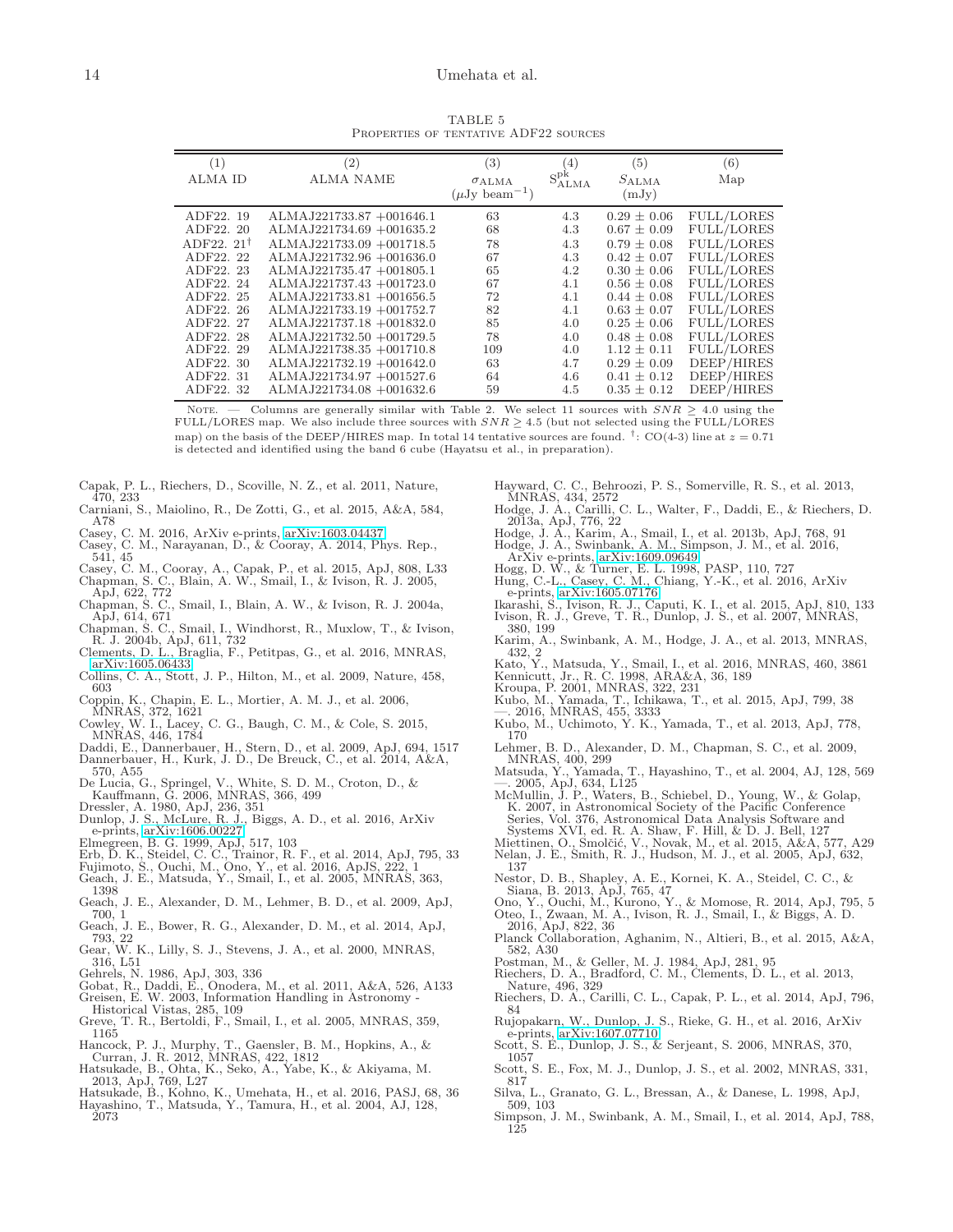TABLE 6 KNOWN MEMBER GALAXIES OF THE  $z = 3.09$  proto-cluster in ADF22

| (1)                      | (2)                                                  | (3)              | (4)                           | (5)                         | (6)                      |
|--------------------------|------------------------------------------------------|------------------|-------------------------------|-----------------------------|--------------------------|
| Galaxy                   | Coordinate (J2000)                                   | $z_{\rm spec}$   | Type                          | IDs                         | ALMA source              |
| LAEs                     |                                                      |                  |                               |                             |                          |
| 001                      | $22:17:33.10 + 00:18:29.0$                           | 3.090            | $_{\rm Ly\alpha}$             | (M05)                       |                          |
| 002                      | $22:17:35.61 + 00:18:00.2$                           | 3.091            | $_{\rm Ly\alpha}$             | $016$ (N13)                 |                          |
| 003                      | $22:17:31.73 + 00:16:06.9$                           | 3.101            | $_{\text{Ly}\alpha}$          | $023$ (N13)                 |                          |
| 004                      | $22:17:34.17 + 00:16:09.7$                           | 3.096            | $_{\text{Ly}\alpha}$          | 024 (N13)                   | $\overline{\phantom{0}}$ |
| 005                      | $22:17:36.74 + 00:16:28.8$                           | 3.091            | $Lv\alpha$                    | $025$ (N13)                 | $\overline{\phantom{0}}$ |
| 006                      | $22:17:31.80 + 00:17:17.9$                           | 3.088            | $Lv\alpha$                    | $028$ (N13)                 |                          |
| 007                      | $22:17:33.63 + 00:17:15.1$                           | 3.092            | $_{\text{Ly}\alpha}$          | 031 (N13)                   |                          |
| 008                      | $22:17:34.77 + 00:15:41.3$                           | 3.099            | $_{\text{Ly}\alpha}$          | 038(N13)                    |                          |
| 009                      | $22:17:35.97 + 00:16:30.2$                           | 3.094            | $_{\rm Ly\alpha}$             | 045 (N13)                   | $\overline{\phantom{0}}$ |
| 010                      | $22:17:34.70 + 00:16:33.4$                           | 3.090            | $_{\text{Ly}\alpha}$          | 053 (N13)                   |                          |
| 011                      | $22:17:34.10 + 00:15:40.2$                           | 3.101            | $_{\text{Ly}\alpha}$          | 061 (N13)                   | $\overline{\phantom{0}}$ |
| 012                      | $22:17:31.24 +00:17:32.1$                            | 3.084            | $_{\text{Ly}\alpha}$          | 072 (N13)                   | $\overline{\phantom{0}}$ |
|                          |                                                      | 3.0845           | $[OIII]\lambda 5007$          | 072 (E14)                   |                          |
| 013                      | 22:17:37.68 +00:16:48.3                              | 3.090            | $Lv\alpha$                    | 078 (N13)                   | $\overline{\phantom{0}}$ |
|                          |                                                      | 3.0870           | $[OIII]\lambda 5007$          | 078 (E14)                   | $\overline{\phantom{0}}$ |
| 014                      | $22:17:35.44 + 00:16:47.6$                           | 3.087            | $Lv\alpha$                    | 082 (N13)                   |                          |
|                          |                                                      | 3.0873           | $[OIII]\lambda 5007$          | 082 (E14)                   |                          |
| 015                      | $22:17:36.14 + 00:15:40.7$                           | 3.095            | $Lv\alpha$                    | 091 (N13)                   |                          |
| 016                      | $22:17:31.14 + 00:16:42.9$                           | 3.096            | $_{\text{Ly}\alpha}$          | 111(N13)                    | $\overline{\phantom{0}}$ |
| 017                      | $22:17:32.72 + 00:15:54.2$                           | 3.096            | $_{\text{Ly}\alpha}$          | 112 (N13)                   |                          |
| 018                      | $22:17:33.46 + 00:17:01.2$                           | 3.093            | $_{\text{Ly}\alpha}$          | $115 \ (N13)$               |                          |
| 019                      | $22:17:32.84 + 00:16:48.8$                           | 3.092            | $_{\text{Ly}\alpha}$          | 130 (N13)                   |                          |
|                          |                                                      |                  |                               |                             |                          |
| LBGs                     |                                                      |                  |                               |                             |                          |
| 001                      | $22:17:31.49 + 00:16:31.2$                           | 3.098            | $Lv\alpha$                    | $M25$ (N13)                 |                          |
| 002                      | $22:17:31.66 + 00:16:58.0$                           | 3.094            | $Lv\alpha$                    | M28, 012 (S03; N13)         |                          |
|                          |                                                      | 3.0902           | $[OIII]\lambda 5007$          | $012$ (E14)                 |                          |
| 003                      | $22:17:36.87 + 00:17:12.4$                           | 3.099            | $Lv\alpha$                    | M31 (N13)                   |                          |
| 004                      | $22:17:33.80 + 00:17:57.2$                           | 3.084            | $Lv\alpha$                    | M34 (N13)                   |                          |
| 005                      | $22:17:37.66 + 00:18:20.9$                           | 3.086            | $Lv\alpha$ (abs)              | C50(S03)                    |                          |
| K-band selected galaxies |                                                      |                  |                               |                             |                          |
| 001                      | $22:17:37.1 + 00:17:12.4$                            | 3.0899           | OIII $\lambda$ 5007           | (K15)                       | ADF22.8                  |
| 002                      | $22:17:37.3 + 00:16:30.7$                            | 3.0888           | Ош] $\lambda 5007$            | (K15)                       |                          |
| 003                      | $22:17:36.5 + 00:16:22.6$                            | 3.0945           | $OIII$ $\lambda$ 5007         | (K15)                       | ADF22.9                  |
| 004                      | $22:17:31.8 + 00:16:06.3$                            | 3.0981           | OIII $\lambda$ 5007           | (K15)                       |                          |
| 005                      | $22:17:32.0 +00:16:55.5$                             | 3.0909           | $OIII$ $\lambda$ 5007         | (K15)                       | ADF22.12                 |
| 006                      | $22:17:37.3 + 00:18:23.2$                            | 3.0851           | OIII $\lambda$ 5007           | K15a (K15; K16)             |                          |
| 007                      | $22:17:36.8 + 00:18:18.2$                            | 3.0854           | $OIII$ $\lambda$ 5007         | K15b (K15; K16)             | ADF22.16                 |
| 008                      | $22:17:37.1 + 00:18:17.9$                            | 3.0774           | OIII $\lambda$ 5007           | K15d (K15; K16)             |                          |
| 009                      | $22:17:37.1 + 00:18:22.4$                            | 3.0925           | OIII]<br>$\lambda$ 5007       | K15e (K15; K16)             | ADF22.11                 |
| 010                      | $22:17:36.9 + 00:18:38.0$                            | 3.0866           | $OIII$ $\lambda$ 5007         | K15f (K15; K16)             |                          |
|                          |                                                      |                  |                               |                             |                          |
| X-ray sources            |                                                      |                  |                               |                             |                          |
| and LABs<br>001          |                                                      | 3.091            | $[OIII]$ $\lambda$ 5007       | 114 (L09), LAB12 (M04; G09) | ADF22.12                 |
| 002                      | $22:17:32.0 +00:16:55.6$<br>$22:17:32.2,+00:17:36.0$ |                  | $\text{CII}$ 158 $\mu$ m      | 116 $(L09)$                 | ADF22.7                  |
| 003                      | $22:17:32.4,+00:17:43.9$                             | 3.097<br>3.092   | $CO(3-2)$                     | 120(L09)                    | ADF22.1                  |
| 004                      | $22:17:35.8,+00:15:59.1$                             | 3.089            | $_{\text{Ly}\alpha}$          | 139 (L09), LAB14 (M04; G09) | ADF22.6                  |
| 005                      |                                                      | 3.084            | $Lv\alpha$                    | 140 (L09), QSO (S98)        | ADF22.9                  |
| 006                      | $22:17:36.5,+00:16:22.6$<br>$22:17:37.0,+00:18:20.8$ | 3.091            | $CO(9-8)$ , [CII] $158 \mu m$ | 142 $(L09)$                 | ADF22.4                  |
| 007                      |                                                      |                  | $OIII$ $\lambda$ 5007         | 144 (L09)                   |                          |
| 008                      | $22:17:37.3,+00:16:30.7$<br>$22:17:37.3,+00:18:23.5$ | 3.0888<br>3.0851 | $OIII$ $\lambda$ 5007         | 145(L09)                    |                          |
| $\sim$                   | 1.77                                                 | crops.           |                               | $x = \pi r$                 | $T$ $\rightarrow$ $T$    |

NOTE.  $-$  (1) Galaxy population and IDs in this work. There are overlaps between K-band selected galaxies and X-ray sources/LABs. (2) Coordinates in the literatures. (3), (4) Spectroscopic redshifts and the line used to determine redshifts. (5) IDs in the literatures as well as the<br>literatures [\(Matsuda et al. \(2005](#page-13-17)) (M05); [Nestor et al. \(2013](#page-13-34)) (N13); Erb [Kubo et al. \(2016](#page-13-36)) (K16); [Lehmer et al. \(2009\)](#page-13-63) (L09); [Matsuda](#page-13-25) et al. [\(2004\)](#page-13-25) (M04); [Geach et al. \(2009\)](#page-13-64) (G09)). The redshift determination of X-ray sources and ALMA sources are described in [Umehata et al. \(2015\)](#page-15-4) and this work. (6) IDs of ALMA counterparts in ADF22.

- <span id="page-14-9"></span>Simpson, J. M., Smail, I., Swinbank, A. M., et al. 2015a, ApJ, 807, 128
- <span id="page-14-8"></span><span id="page-14-5"></span>—. 2015b, ApJ, 799, 81<br>Smolčić, V., Aravena, M., Navarrete, F., et al. 2012a, A&A, 548, A4
- <span id="page-14-13"></span>Smolčić, V., Navarrete, F., Aravena, M., et al. 2012b, ApJS, 200, 10
- 
- <span id="page-14-2"></span>Steidel, C. C., Adelberger, K. L., Dickinson, M., et al. 1998, ApJ,<br>
492, 428<br>
steidel, C. C., Adelberger, K. L., Shapley, A. E., et al. 2000, ApJ,<br>
532, 170
- <span id="page-14-6"></span><span id="page-14-3"></span>—. 2003, ApJ, 592, 728
- <span id="page-14-12"></span>Swinbank, A. M., Smail, I., Longmore, S., et al. 2010, Nature, 464, 733
- <span id="page-14-10"></span>Swinbank, A. M., Simpson, J. M., Smail, I., et al. 2014, MNRAS, 438, 1267
- <span id="page-14-7"></span>Tacconi, L. J., Neri, R., Chapman, S. C., et al. 2006, ApJ, 640, 228
- <span id="page-14-1"></span>Tadaki, K.-i., Kohno, K., Kodama, T., et al. 2015, ApJ, 811, L3
- Tamura, Y., Kohno, K., Nakanishi, K., et al. 2009, Nature, 459, 61 Tamura, Y., Iono, D., Wilner, D. J., et al. 2010, ApJ, 724, 1270 Thompson, T. A., Quataert, E., & Murray, N. 2005, ApJ, 630,
- <span id="page-14-4"></span><span id="page-14-0"></span>
- <span id="page-14-14"></span>167
- <span id="page-14-11"></span>Trainor, R. F., & Steidel, C. C. 2012, ApJ, 752, 39